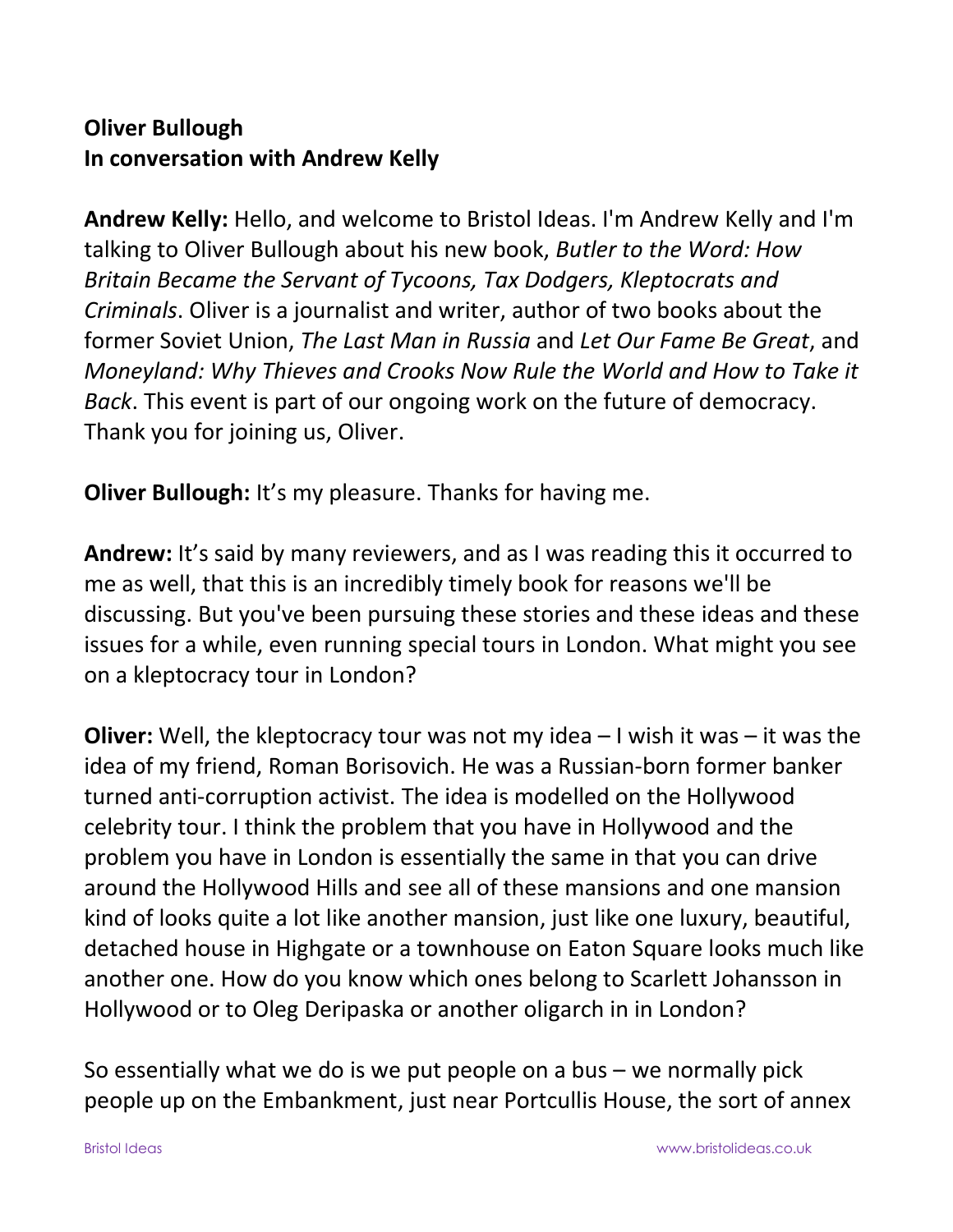of Parliament, because the Russian former deputy prime minister has a really lovely duplex apartment overlooking the River Thames, just looking south. There's a nice garden in front of it and then the Thames and then you look down towards Vauxhall. We pick people up there and normally pile into the bus, and then, essentially, where we go next slightly depends on the whims of the guides. There are about five or six of us who act as guides and normally we take in a Tube station that belongs to a Ukrainian oligarch, Dmitry Firtash, just because I like the fact that he owns a tube station. I say 'like' – appalled by, but you know what I mean. And then we might go up through St John's Wood where there's a big house that belongs to the former head of Russian Railways. And if the traffic isn't too bad, we'll go to Highgate where Witanhurst, the second biggest house in London after Buckingham Palace, belongs to a Russian fertiliser magnate.

We don't only do Russians. If we have the guides available, we might do Nigerians, Egyptians, Malaysians… London is famously the home of the Russian billionaires but we're equal opportunity when it comes to taking money. We're not just 'butler' to the Russians, we're butler to the world. So essentially, anyone who's anyone and has enough money will buy property in London and we like to show that, the idea being to try and cut through the webs of shell companies and so on that disguise ownership of top-end property and just say, look who owns our capital city. Normally, I think, after an afternoon or morning in a bus – we can show five or six properties – normally people are pretty appalled. And I think we've had a small but not insignificant amount of success in trying to change the conversation about foreign direct investment in Britain, and whether perhaps we should be a bit more discriminating about who we take money from.

**Andrew:** Certainly, it's an important book that you've written, and one that we can all learn so much from. I want to come back to the Tube station, actually, because I think that's really a critical part of the book. But let's talk about 'butlering' just for a moment, because you have some fun in the book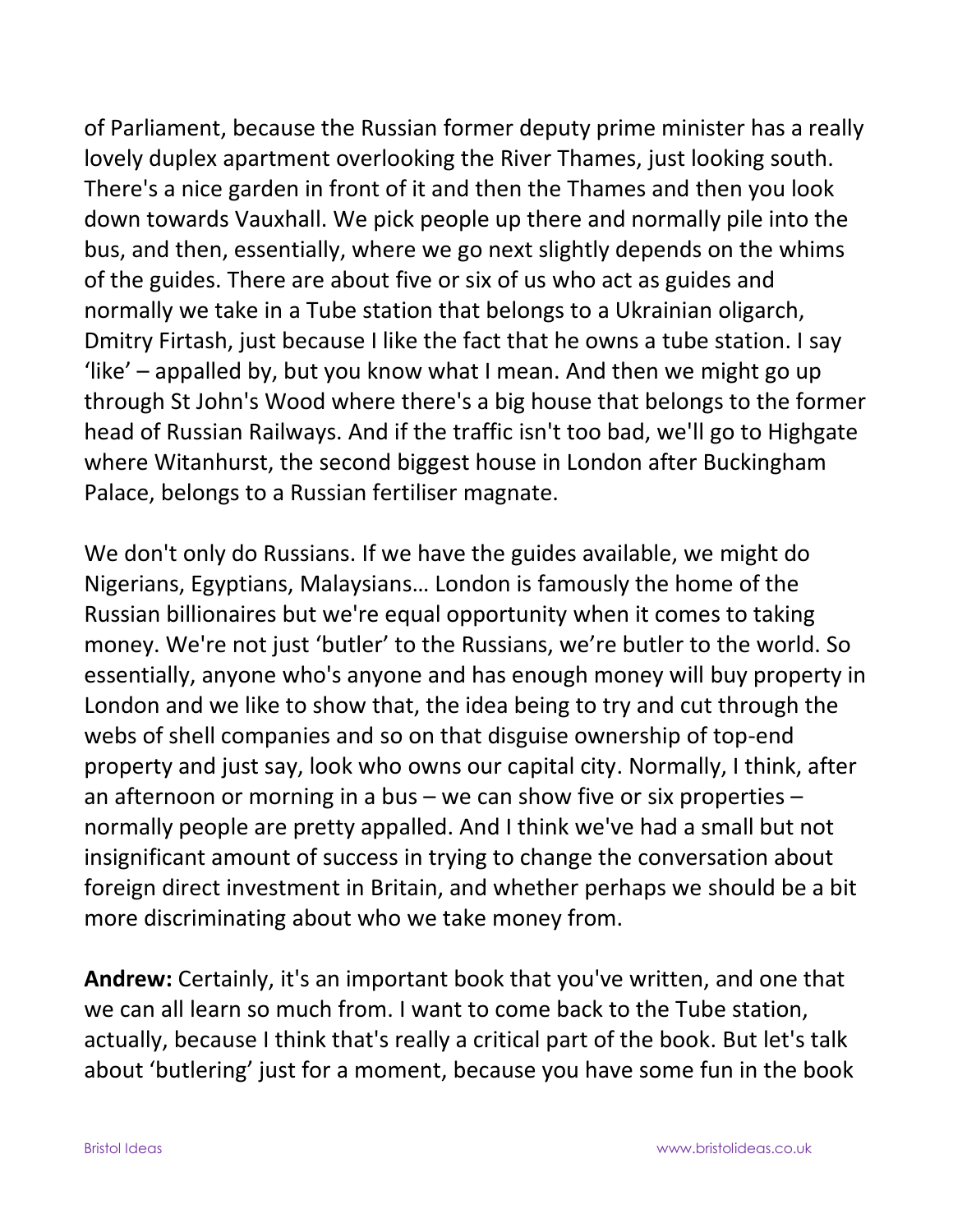– P G Wodehouse, Jeeves – but I thought it was a very apt analogy, in fact, the way you used it.

**Oliver:** Yes, I did actually try to, as it were, embed myself with real butlers. I had this sort of idea that I could write about butlers and maybe perhaps go through butler training myself. But they rumbled me quite quickly, that I wasn't a would-be butler but was in fact a journalist who writes about financial crime, and the invitations just dried up. I wasn't able to do that. But I wanted to structure the book around examples of butlering. And so, obviously, I turned to Jeeves, though people regularly point out that he was in fact a valet, rather than a butler. But it's just a different word for the same thing, really. And what was interesting about reading the P G Wodehouse books again – I've read them many times and loved them – is that I'd never really realised quite how dark a character Jeeves is. If you cut past the humour and the amazing way that P G Woodhouse writes, he is essentially prepared to do anything for money. He bribes a policeman at one point, or he gives him 'a little present', as he puts it. He knocks a policeman unconscious, he sets up an illegal bookmaking ring, he uses inside information for political advantage. He's a really amoral human being. And actually, all of those things are essentially kind of what Britain does on behalf of its oligarchic clients.

Jeeves turned out to be a really useful guide through the enabling of financial crime. That essentially, if you cut past the immaculate tailoring and the cutglass accents, the British elite behaves in exactly the same way as Jeeves does, and just takes money from anyone in order to help them get away with anything. And that goes right back to the early post-Empire days, right up to the present. And it involves the use of shell companies to disguise property, the use of lawyers to help people obfuscate their crimes, get away with their crimes, intimidate journalists, buy top-end property. And it's a deeply troubling industry, that I think in the same way that Jeeves' actions are when you read the P G Wodehouse books, you just don't notice how dark they are because of the Marcus Aurelius quotes and so on that surround them. If you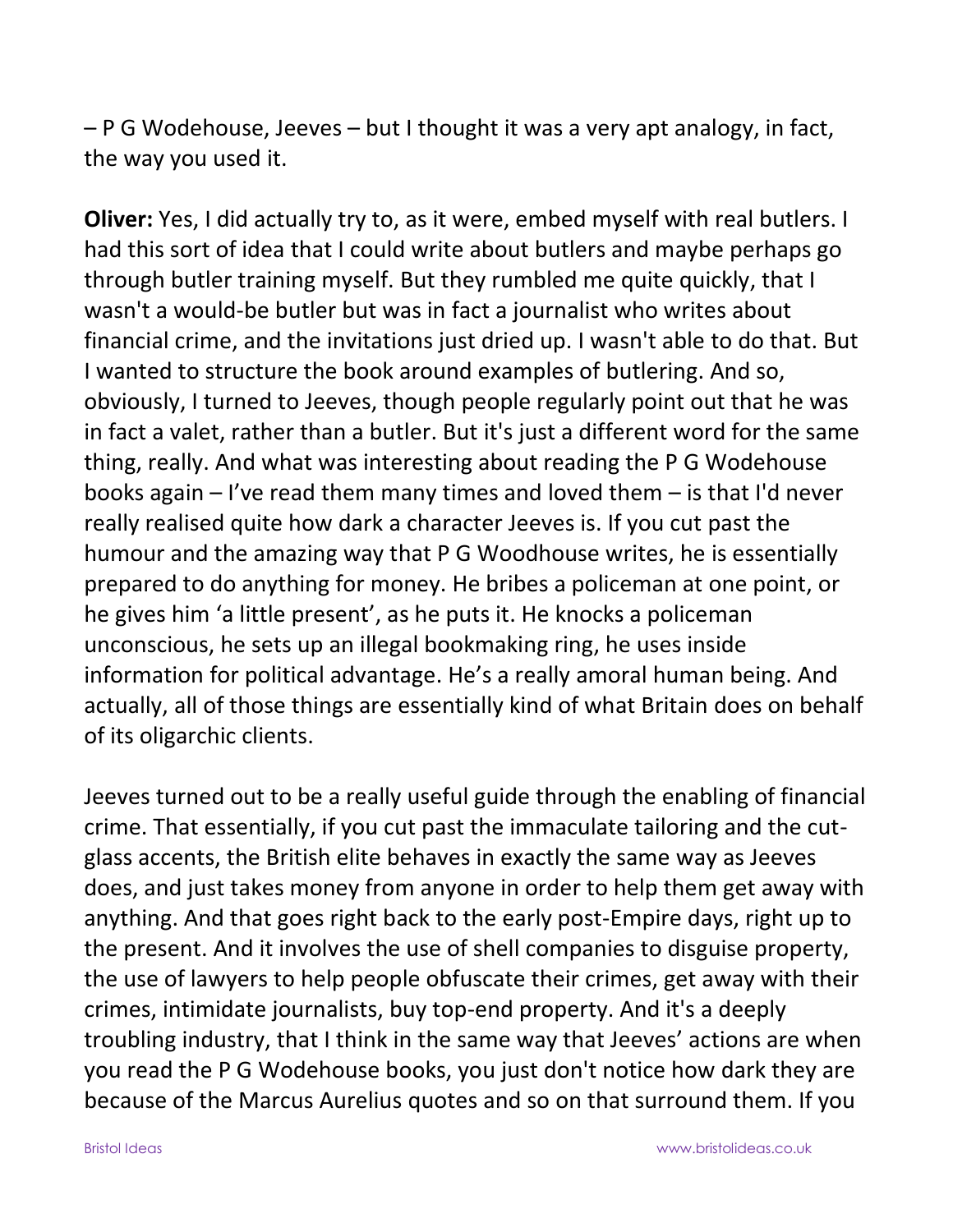look at what Britain does, and strip away the old Etonian charm, it's just being a conciliary to a mafia Don, really, but just with better tailoring.

**Andrew:** At the end of the book, you even give us the prices for what we might pay to learn certain butlering skills which I thought was a wonderful moment.

Let's talk about Suez where your argument starts, and the national disaster and embarrassment that was. You mention Dean Acheson and his famous early 1960s statement about Britain's lost empire.

**Oliver:** Yes, it's a really interesting, in a way, thought experiment, because obviously Britain didn't used to be a butler. Britain used to be the oligarchy, right? What Vladimir Putin is doing to Ukraine now, that's kind of what we used to do to places. In the Boer War, we wanted to sell Africa's gold so we attacked them and took it. If we didn't like a country's trade policy, we would just bombard them with battleships until they changed their mind. That's what Britain used to do.

We don't do that anymore. When did we stop? And when did we instead start helping other people do those things? That's the question. And there is this really fascinating moment which slightly predates the Suez Crisis but sets up the context of when butlering begins, which is in 1955, when the Soviet Union decided that they didn't want to keep their dollars in New York. Dollars were crucial if you wanted to trade with the international currency as established by the sort of United Nations at the end of the Second World War – you had to have dollars. But they didn't want to put them in New York because they were worried they would be frozen by the US authorities in the event of a crisis. So instead, they put them in London. They owned a bank in London, the Moscow Narodny bank, and they kept them there. But what were they to do with them? Well, they lent them to a British bank. And in this one trade, both banks made this astonishing discovery. The British bank realised that they could have capital, which they couldn't otherwise get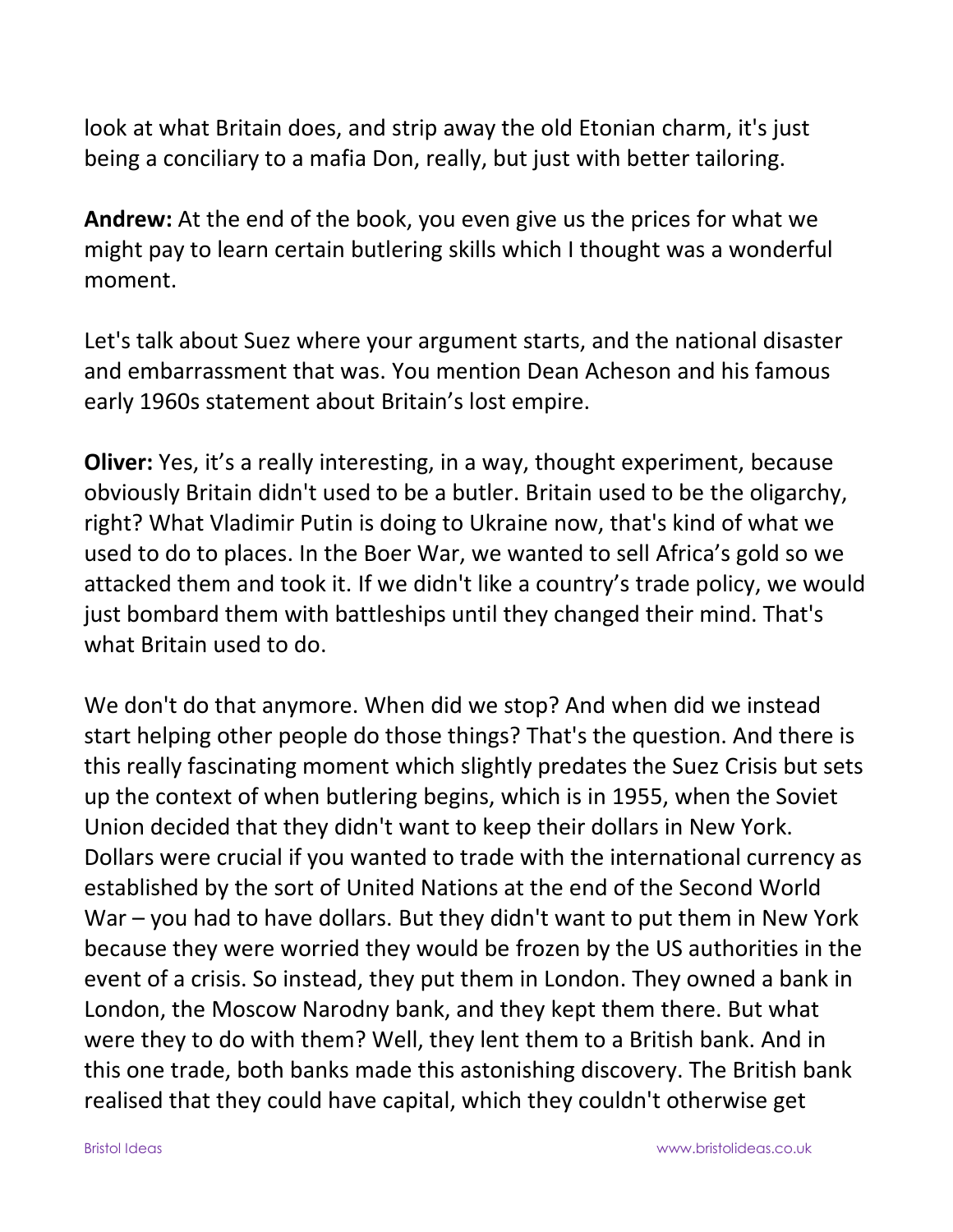because everyone was starved for capital in the days after the Second World War because there was so much destruction and so much rebuilding that was required. And the Russian bank realised it could charge a higher rate of interest than it could in America, where there were strict limits on how much interest you could charge in the sort of post-war New Deal settlement in the US. So, they discovered this loophole, which is if you use dollars, the international currency, which was super useful because you could do everything with dollars outside the US, you essentially had all the benefits of the dollars and none of the downsides. And essentially, they'd created a lawfree space.

And they needed a word for this – what do you call a law-free space? Well, we have a concept of a law-free space, that's what it is on the high seas. If you are outside the reach of land, you are outside the reach of terrestrial law, and we call that offshore – literally off shore, you are away from shore. So this is where 'offshore' comes from.

But this could have been just an oddity, one single trade, two banks make a little bit of money and everyone forgets all about it. But then the next year, the Suez Crisis happens, Britain attempts to assert itself as a vibrant imperial power in an age when it no longer was, is utterly humiliated in its attempts to regain control of the Suez Canal, is forced by the Americans who froze our assets in the way that the Russians were worried, they essentially forced us to back down because otherwise we were going to go bankrupt. And in an attempt to limp on while this crisis was going on, the British Treasury imposed very strict restrictions on what could be done with pounds. And all the remaining merchant banks in the City of London who were already kind of down to their last few pennies were suddenly cut off from financing altogether. They were going to go bust. What were they going to do? Well, they discovered, as the Midland Bank had the year before, that if they just used dollars, they could do what they liked. Not only could they do what they like, but all the restrictions imposed by the British Treasury fell away. And all the restrictions imposed by the Federal Reserve fell away. And suddenly they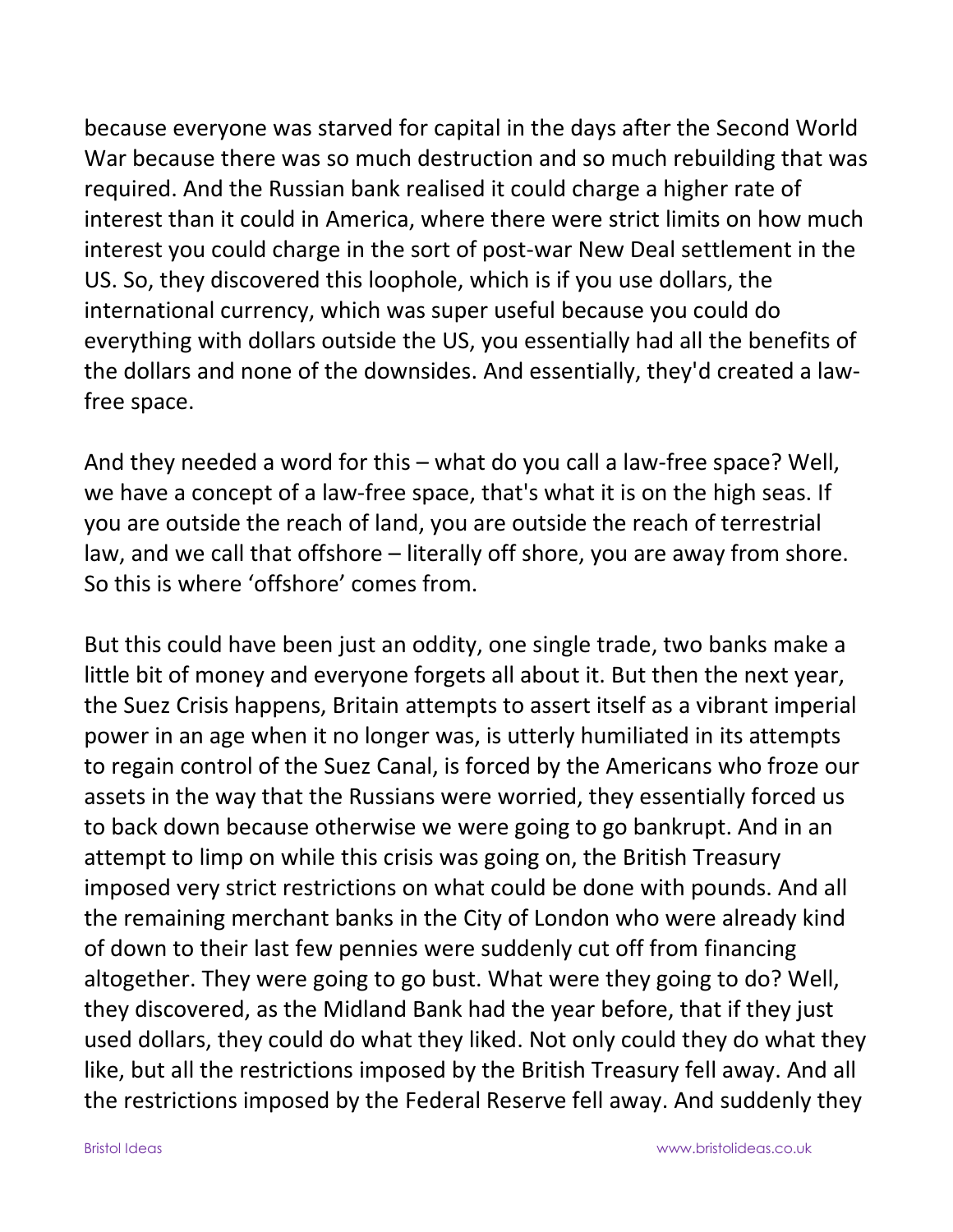had strings-free, totally marvellous offshore capital that they could do what they liked with. No taxes, no restrictions, no regulations at all, no capital reserve requirements, nothing. Do what you like.

And this is the moment that the City of London is reborn. It goes from being the engine of the British Empire to being the engine of the financial elite – whoever they are, wherever they're from, whatever their wealth is, we will help you do what you like with it. This is when butlering is born. It radically changed the way the world works. It's quite hard to get your head around how this works now, because there are no restrictions and interest rates when you use dollars, you can charge whatever interest rate you like. There are no restrictions on where you can move pounds or dollars, you can move from wherever you like. The reason why this is, is because all of those restrictions became defunct because of what London did. So the City of London radically reengineered the financial architecture of the entire world, and in whose interests? In the interests of people who own capital – rich people. Essentially, rich people had a problem, they came to Butler Britain and said, 'We want to be able to move our money without restrictions, what can you do for us?', and Britain said, 'Very good, Sir,' and sorted that out. And that's the model for everything that came subsequently. Rich clients had problems – journalists were writing about them, people could see what they owned, and so on – and we found a solution and helped them at the expense of everyone else.

**Andrew:** One of the things which I found of great value in the book was making the complex understandable, even to the extent that I think I understand what Eurodollars are now, which is one of the things that we've been talking about. Let's talk about some of the cases that you cover in the book. Another thing that really interests me is that it's not just in the UK, but also the overseas territories where these things were taking place. And often at the instigation of an individual who had an idea that something could be pursued here. You talk, for example, about Gibraltar, and its move to being a major centre for online gambling. And it started with one betting shop and a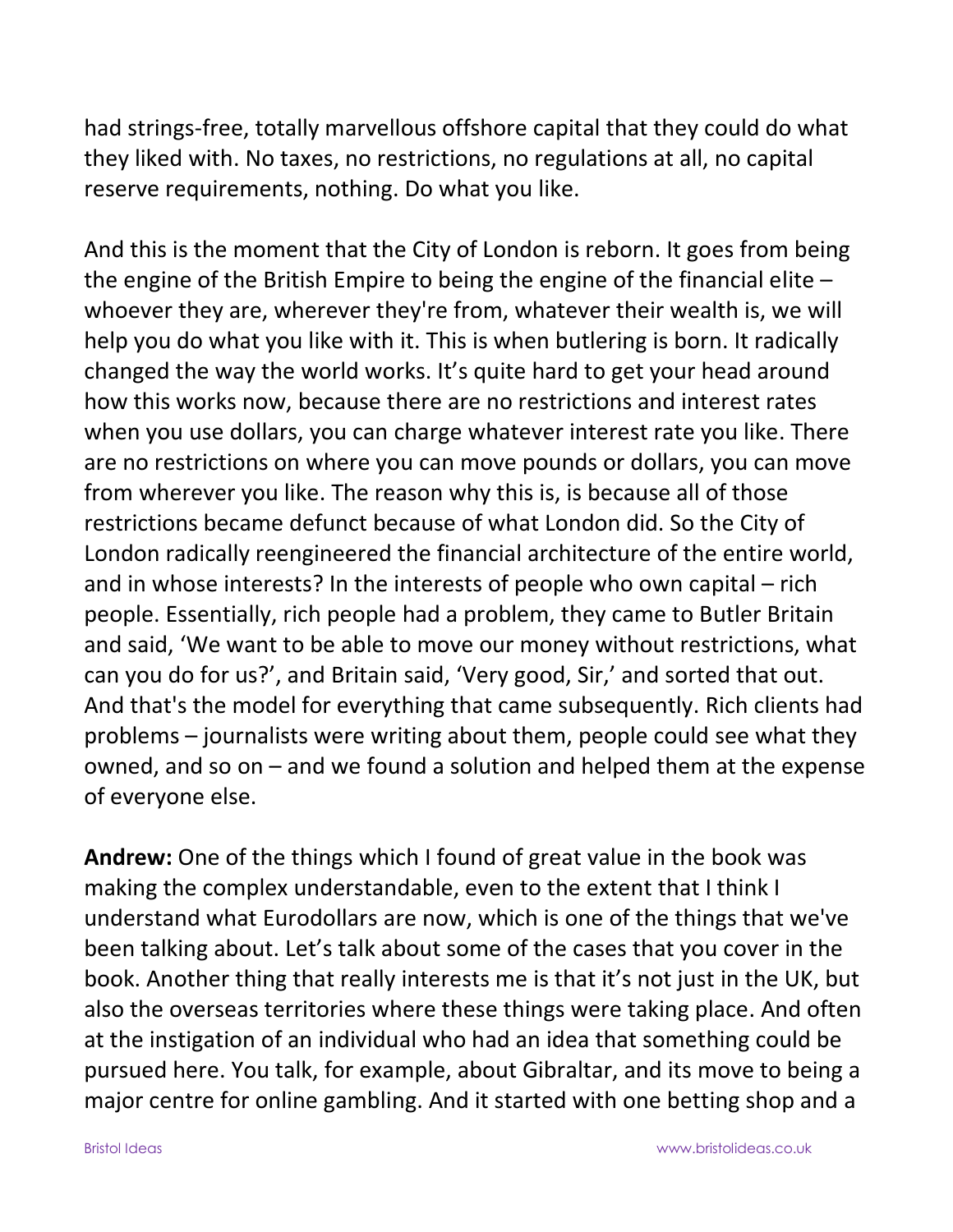couple of people answering the phone. What happened there and why did they move that way?

**Oliver:** It's a really important point that we're not just talking about the UK here. Butler Britain is the whole British archipelago, and there are these little leftover bits of empire scattered not quite all over the world but very widely. And they tend to be the bits that were too poor or too small or too remote to become independent. So the British Virgin Islands, the Turks and Caicos Islands, the Cayman Islands, Gibraltar, and so on. And these places were very, very small, as a rule very, very poor, and very, very desperate for business, for some form of revenue. And that's a killer combination if you are a lawyer looking for a way to help your client get away with something, and Gibraltar's transformation is a fascinating one. And actually fascinating to me, because I didn't go to Gibraltar to write this story I wanted to write about a different story. And I went there and realised that Gibraltar is essentially the world's leading jurisdiction for offshore gambling, and its impact on the world of offshore gambling is immeasurable.

When I was a kid, and I'm sure many of the people watching this can remember this, betting shops were totally different to what they are now. They were these very gloomy places with whited-out windows. If you went in there, there was no advertising. It was a bit like visiting a prison in a way, it was so unattractive. And that was how gambling was. It was very, very closely regulated, and also very highly taxed. Every single bet you made was taxed in the same way that if you buy alcohol, every pint of beer you buy is taxed, which made it very difficult for betting shops to offer attractive rates, which really restricted how much people gambled. And what happened was that, essentially, one guy initially in Gibraltar realised that because money flowed freely between Britain and Gibraltar, that if Gibraltar had no taxes on gambling, then people from the UK could call up Gibraltar, bet in Gibraltar and essentially on events which are happening in the UK, and undercut bookies in Britain. And this was only a small little idea and never really amounted to very much apart from this very small chain of betting shops in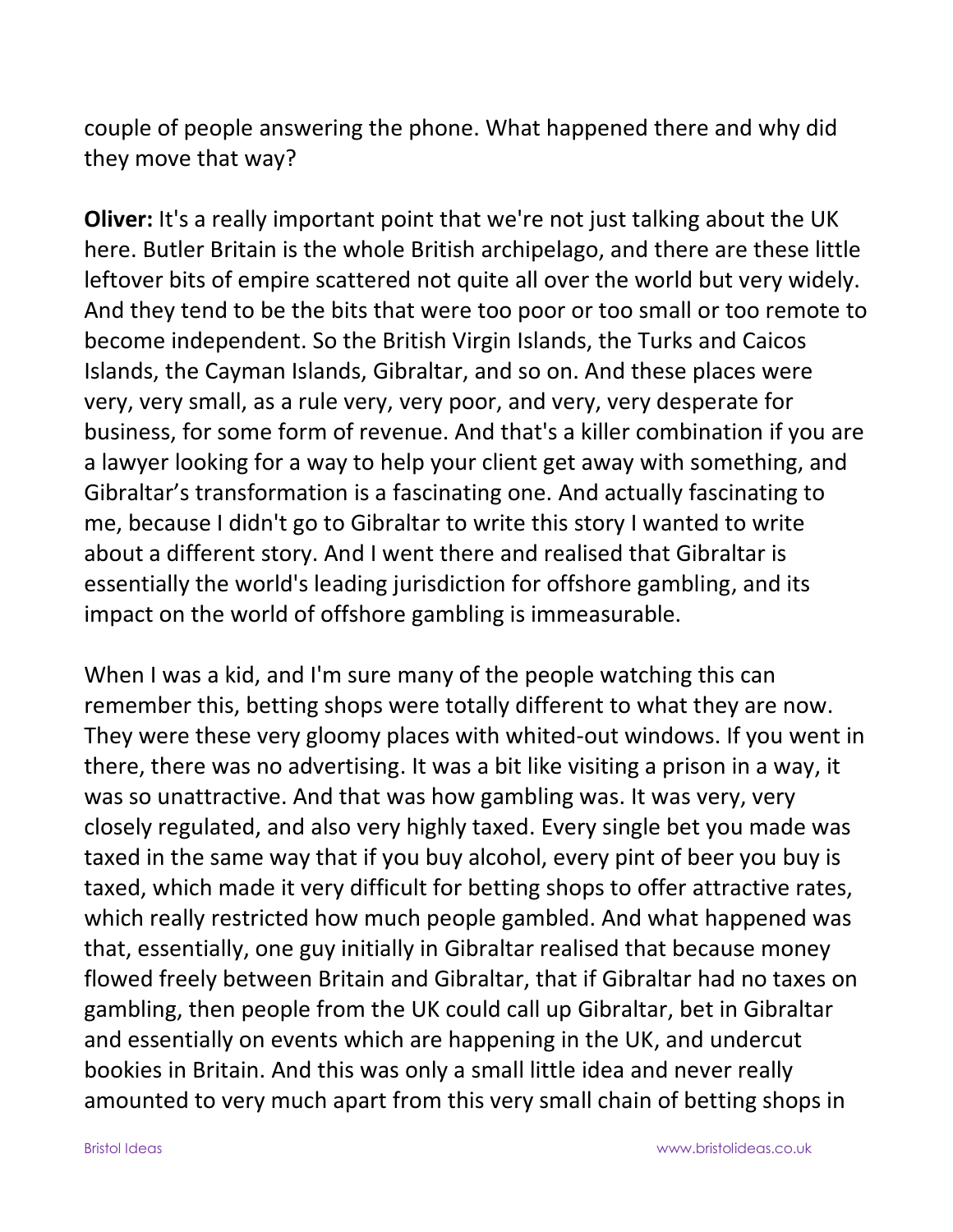Gibraltar. But then big British-based bookies realised that if they put their telephone betting operation in Gibraltar too, they could do the same trick. And that essentially, within six months, the entire British telephone gambling operations of everyone, all the big bookies, William Hill, Ladbrokes, everyone, they all moved to Gibraltar, which caused a huge hole to appear in the British government balance sheet. They needed all these taxes that these people had been paying. And it made it incredibly easy and profitable for betting companies who didn't really have to pay tax anymore. It's a big problem for the British government. So in an attempt to get them to come back, the British government totally changes how betting is taxed, how betting is regulated. So the reason why we have this massive explosion of online gambling now, where you practically can't turn on a TV without being offered a free introductory offer for a bet or whatever, this is all due to Gibraltar.

And this is what I mean by the butlering industry. Gibraltar offered this service to wealthy companies, betting companies who had a problem, they were being forced to pay these high rates of tax and faced these high rates of regulation, and by moving to Gibraltar, they could sidestep all these regulations, and it offered them a regulation-free space from which they could then impose their will back on the UK, and win all these concessions from the British government, that no-one outside the betting industry was demanding. There weren't demonstrations on the street saying give us lower taxes on betting, give us regulation-free gambling, allow a massive explosion of fixed odds betting terminals or online roulette or whatever. It was only in the interests of the big companies, and they made an absolute fortune out of it. It has been transformational for Gibraltar. Gibraltar is now a very wealthy place. But it's been disastrous for the UK, because we now have these very high rates of gambling addiction, far higher than we used to have. And the entire debate is framed around problem gamblers, when actually what we're really talking about is problem companies, right? The companies who moved to Gibraltar, they're the ones to blame for what happened. And yet, essentially, in order to try and accommodate their will to try and gain some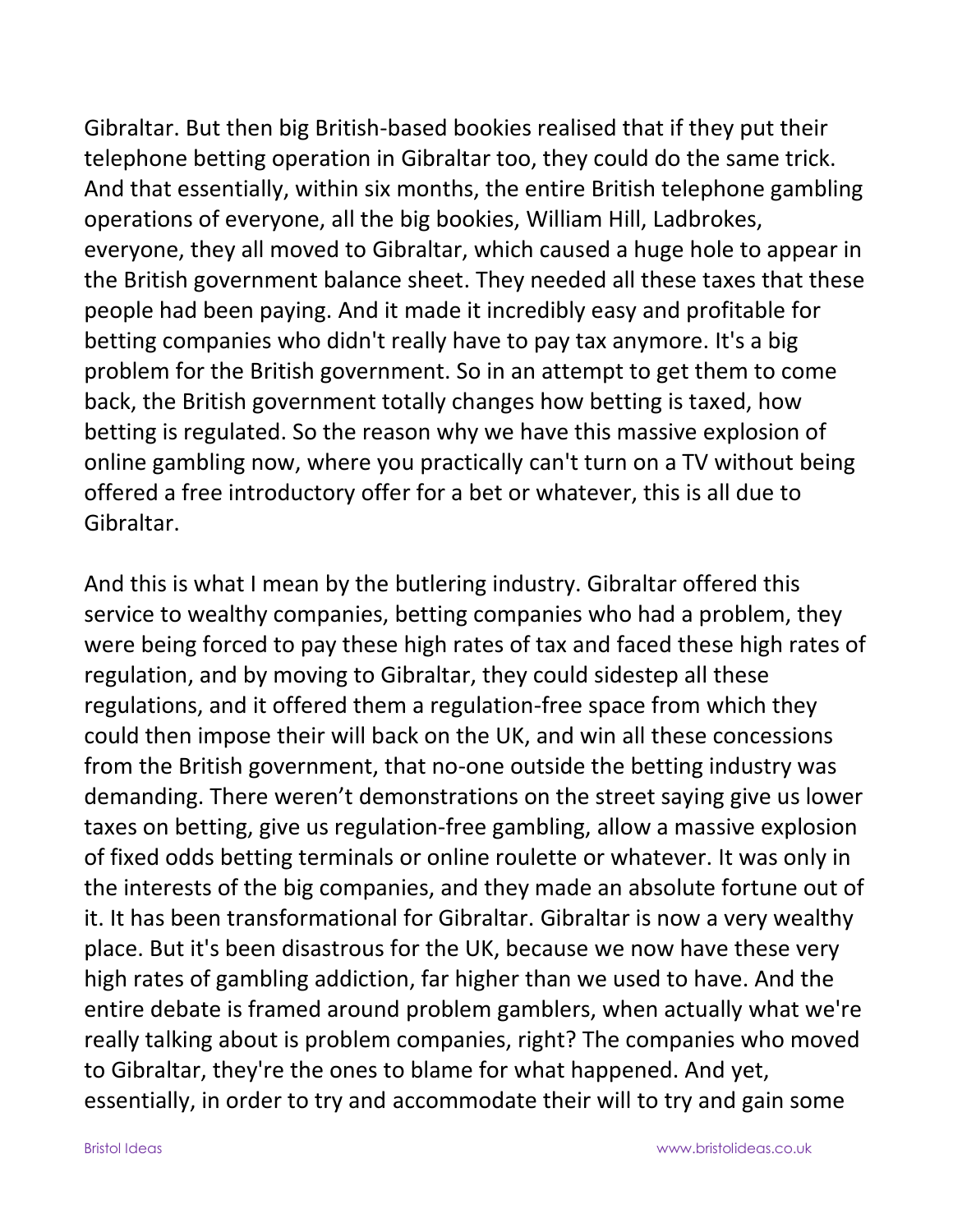form of tax revenue out of the gambling operations, this was allowed to happen.

Now, it didn't need to happen this way. This is just in the weird structure of what's left of the British Empire, whereby these sorts of overseas territories – they're colonies, really – but overseas territories, they get to opt into which bits of British they want to be. They say, yes, we want to be British when it comes to being defended by the Royal Navy. But we don't want to be British when it comes to having the same tax rates as you or the same transparency requirements as you or the same police services as you. They get all the good bits about being British with none of the downsides. And that dynamic repeats itself in the British Virgin Islands who have these notoriously opaque shell companies, or in the Cayman Islands who have this huge fund management industry. It could theoretically repeat itself in the Falkland Islands, it just hasn't happened there yet, but there's no reason why it wouldn't.

And it's a real problem. It means that unlike, say, France, which still has remnants of an empire too, but which all the bits of empire are essentially parts of France, we have multiple different bits of Britain, all of which can play off against each other, to the benefits of the wealthy people and the harm of the rest of us. It should be said, this isn't really a new thing. Two, three hundred years ago, you used to get slavery in the Caribbean colonies when you weren't allowed it in the UK. There have always been differences in legislation between the colonies and the metropolis, but you really would have hoped we'd moved on from that these days.

**Andrew:** Even if you go to Jersey, you realise how financial services are so much more important to a place like that than they have been for many years.

**Oliver:** Absolutely. Jersey is a fascinating example of a place that until the 1960s, late 1950s, was dependent on agriculture, because it's warmer than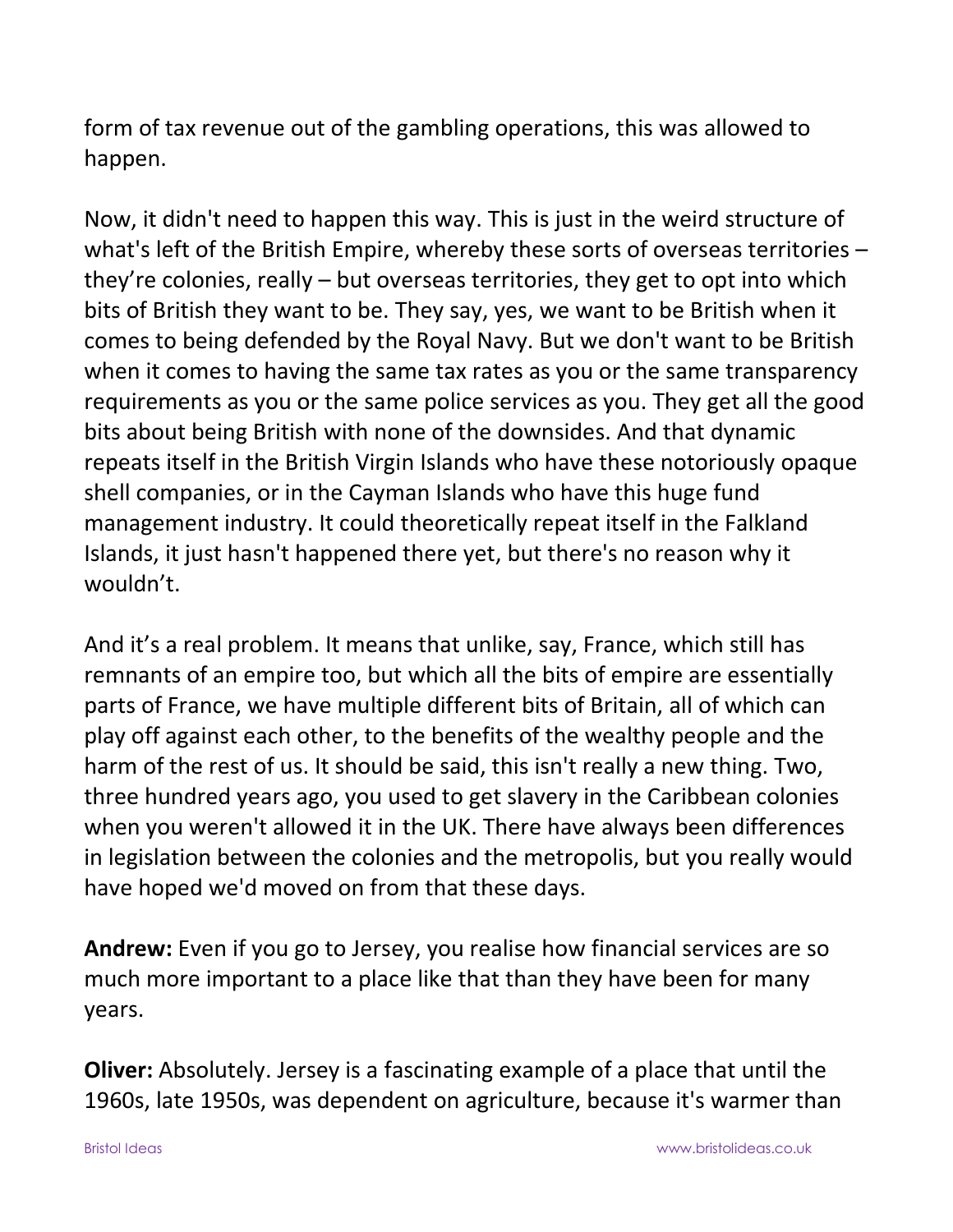the UK, and tourism, sort of. But essentially it wasn't a wealthy place, it got along OK. But then it realised that because it shared a financial space with the UK, money could flow backwards and forwards freely, but didn't share a tax regime with the UK, it could just position as a tax alternative to the UK – stick your money there and dodge taxes. If you can afford the fees, you don't have to pay the taxes. And that's that the thing that Butler Britain offers, right? It makes regulations or taxes essentially voluntary – if you can afford the fees, you can opt out of them. And then in order to chase those taxes, you have the government tying itself in all sorts of strange knots, like the non-dom tax status that we've been hearing about recently because of Rishi Sunak's wife. But there are an awful lot of other people who are also nondoms who, because they would be able to afford to opt out of taxes anyway, we've offered them this really unconscionable loophole that is very unfair, and really puts them at an advantage to ordinary people. But essentially the government's calculation is it's better to have some money than no money, so let's just let them do that.

**Andrew:** I want to come back to that particular point, but first some other case studies. One that you've mentioned already, but perhaps we could go into a little bit more detail about it, because this is about an American investment haven, is about the British Virgin Islands (BVI). Tell us about that.

**Oliver:** So the BVI is a gorgeous place. There was a lot more travel that I wanted to do for this book that I couldn't do because of lockdown. But I did get to go to the BVI and I met the man, Michael Riegels, who essentially invented the British Virgin Islands shell company. What was fascinating about the BVI is that until the 1970s, it was an irrelevance. It was by far the poorest British colony, it was unknown, it was never discussed in the UK, it only features in Hansard, the record of parliamentary proceedings, in the context of a joke – anytime it was mentioned in a list, some would make the same joke, which was 'Where's the British Virgin Islands? I don't know, but it must be far from the Isle of Man, ha ha ha, isn't it hilarious.' And that would be the joke. And it comes up again and again, well, half a dozen times. But that's the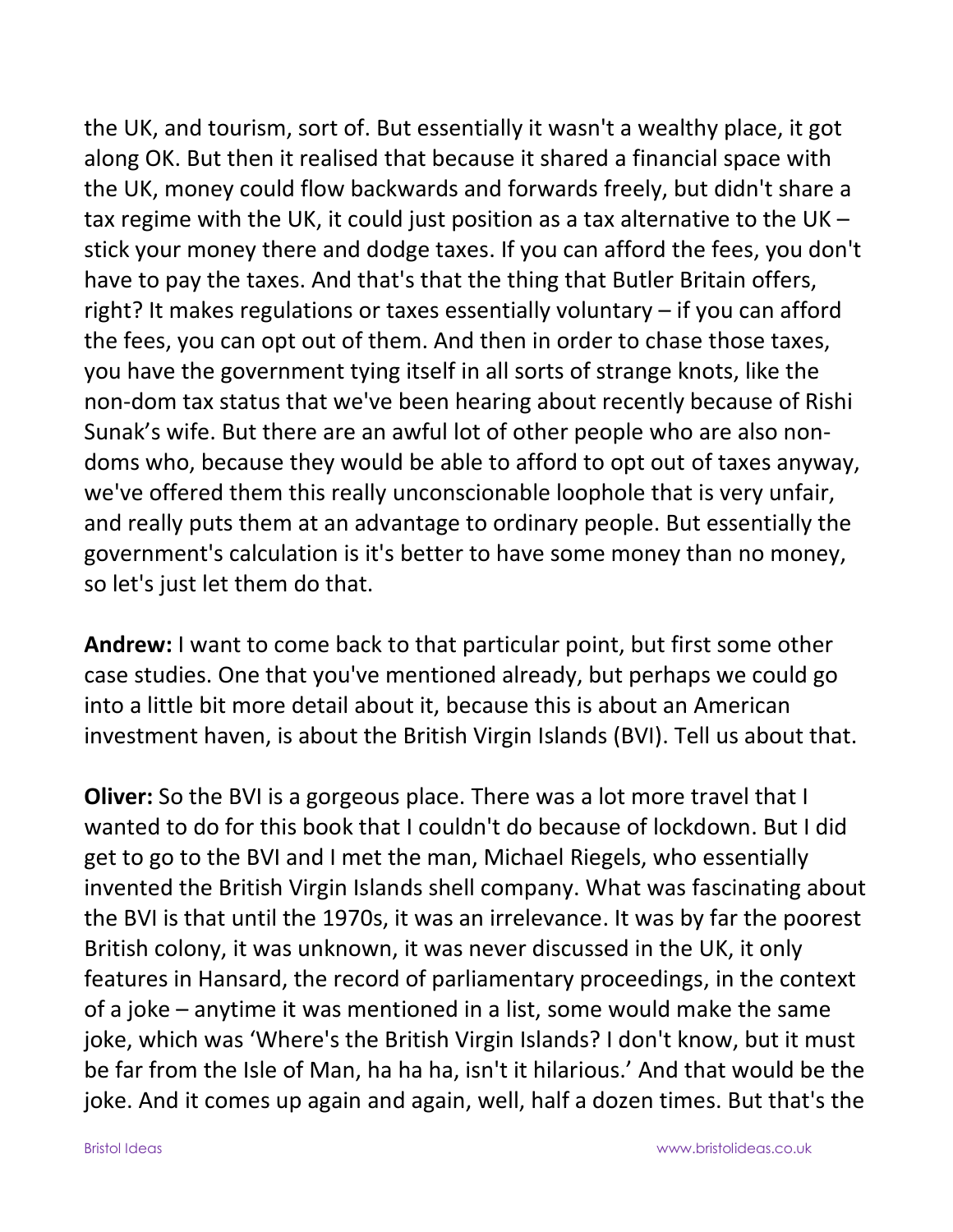only time it's ever mentioned at all. But then, American lawyers, fresh from having essentially moved their financial operations to London to take advantage of the Eurodollar market, were looking for other loopholes that the British remnants of the British Empire could offer. And they realised that if they owned assets via a shell company in the British Virgin Islands, it would help them dodge American taxes because they could take advantage of a treaty with the remnants of the British Empire, which essentially turned American investors into foreign investors so they could gain rights that foreigners had. This didn't last very long, because the US Treasury got fed up and cancelled the treaty. But then the same US lawyers, in coordination with this very small number of lawyers who were working in the BVI, realised that though they couldn't do this trick on the Americans anymore, because the Americans wouldn't put up with it, they could still do it on the rest of the world. So they wrote this law. You hear about lobbying. This is taking lobbying to a new degree. The law was written in total lockstep between BVIbased lawyers, US lawyers and the government lawyer, the Attorney General, in the BVI. They wrote this law which created this utterly opaque shell company, which then was used by anyone to do anything that they wanted to hide.

The Panamanian drug smugglers who had been kicked out of Panama ended up using these companies. Ethnic Chinese businesspeople from Hong Kong who were scared about the handover back to Chinese control that was coming up, they moved to the BVI. Politicians from Sub Saharan Africa or South America who wanted to hide the assets they've stolen from their people, they use the BVI. It's a totally equal opportunity approach – anyone gets to buy these companies. But what's really interesting is all the BVI is doing is offering a legal structure. It isn't doing anything else. And yet it's brought in huge wealth. The BVI has gone from being a place that was reliant on subsistence agriculture 45 years ago to a place that has a living standard that's now the equal of the average in Europe. And that's only from selling legal protection for foreigners who could afford our services. It's a fascinating place.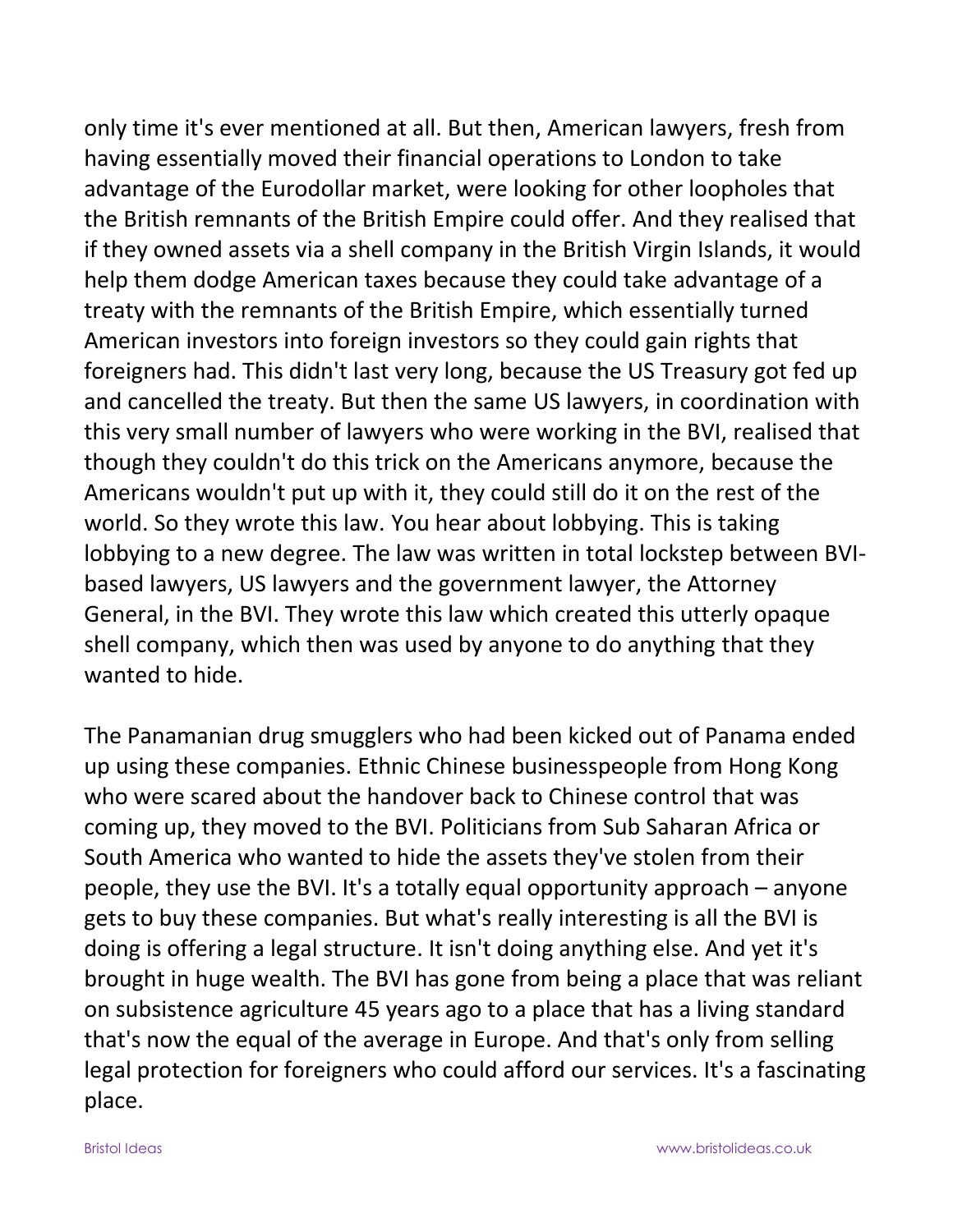This was essentially a discovery of American lawyers who realised they could do something, and then when that loophole was closed, the realisation and the initiative that, well, that loophole has closed, but look, we can create our own loophole, and that loophole can be far bigger. And through that loophole, anyone can come and hide their wealth free from the scrutiny. To the great detriment of, for example, the people of Angola, whose governments have hidden all this money that they've stolen from them in BVI companies. Or Tanzania. And one of the great ironies is that the man who invented the BVI company, Michael Riegels, was from Tanzania. A Brit who grew up in Tanganyika, as it was then called, didn't like the post-colonial government, ended up living in Britain for a while, didn't like it here, moved to the BVI, and then his invention – obviously, it's not his fault that this happened – but his invention was then used by politicians in Tanzania to defraud their own government. So it is a great irony and a great sadness, to be honest.

**Andrew:** And coming to the UK, there are two things I wanted to talk about. The first is the Scottish limited partnerships, and this was a quite a remarkable little case study, I thought.

**Oliver:** Yes, I mean, the Scottish limited partnership is this awesomely obscure wrinkle in British legislation. One of the weird things about Britain is that we just keep adding layers of legislation to things. We don't really get rid of the old things. Things will exist as a kind of zombie, a legal zombie out there somewhere. And one of the most profitable aspects of butlering is people essentially digging through this sort of muck heap of British legislation and finding things that still function but are essentially defunct.

Scottish limited partnerships throughout the twentieth century were largely used, in as far as they were used at all, to regulate Scottish agricultural tenancies. Maybe half a dozen of them created a year. And they're a form of partnership, like a doctor's partnership or whatever, but they give you a bit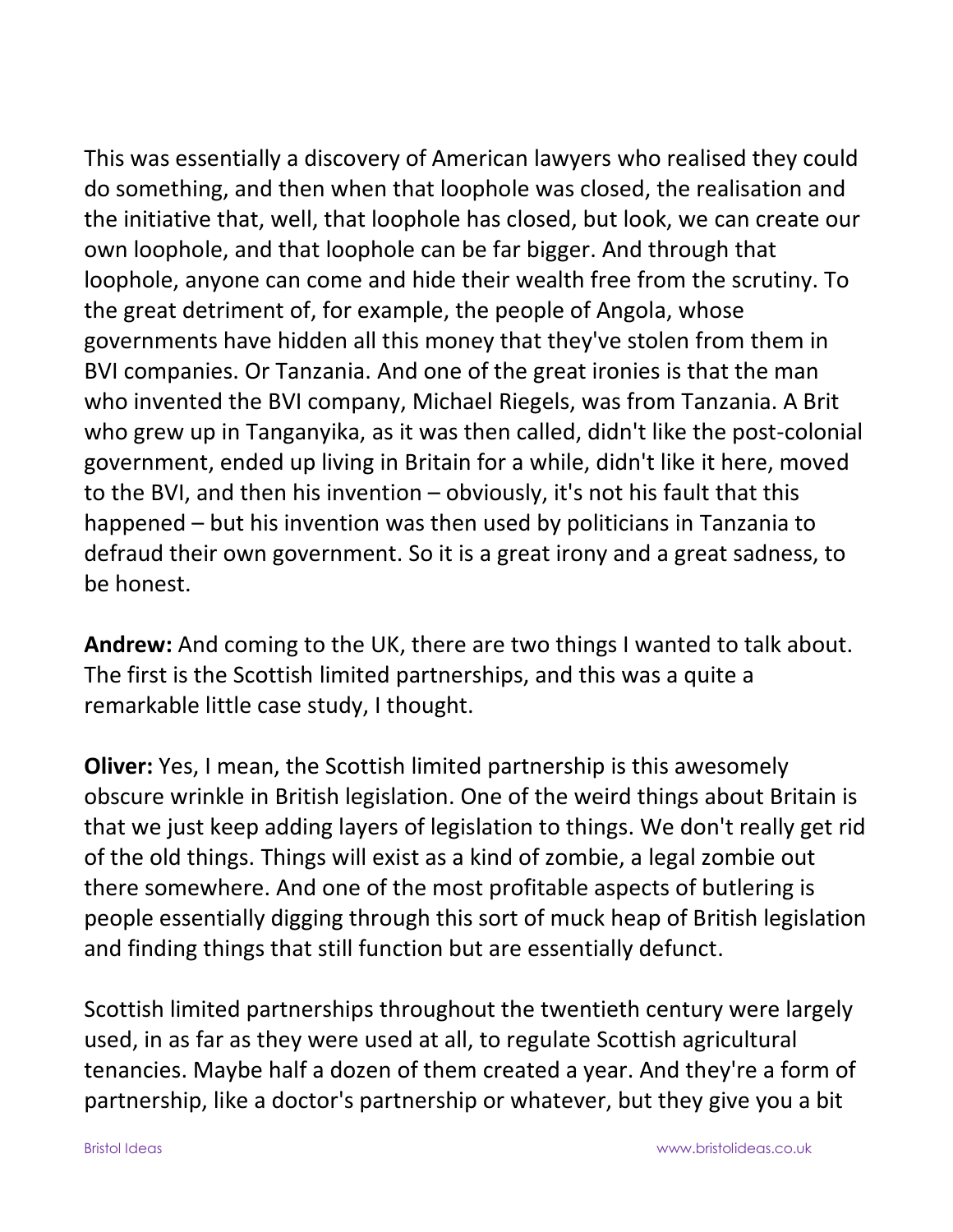of limited liability. And because they're Scottish, as opposed to English or Welsh, they can own property. It's a legal irrelevance until it's discovered in the 1990s by some genius Eastern European money launderer who realised that these things are totally opaque, totally tax free and can own property and move money out of the former Soviet Union by the billion. And they do. They are used to defraud Moldova of 15 per cent of its GDP, probably the biggest bank heist relative to the size of the country where it took place, ever. They're used to move hundreds of billions of dollars via banks in the Baltic states – Danske Bank and Swedbank and ABLV and so on – huge money laundering scandals on behalf of the elite in Moscow.

But what's particularly disturbing about this story is that after the scandals were exposed, there was a sustained campaign by Scottish politicians – particularly Roger Mullin, who was an MP from the Scottish National Party, because it was a real stain on Scotland's reputation that Scottish limited partnerships were being used in this way – there was a real campaign in Parliament at Westminster to have this loophole closed. And it failed. His campaign failed. And the reason it failed is that it wasn't just money launderers who were using Scottish limited partnerships. They were also a preferred vehicle for private equity to hold their assets within. And private equity liked them for the same reason that money launderers did – they were opaque, they were very cheap to set up, and they were very, very tax light, shall we say, euphemistically.

And so essentially, out of concern for maintaining business in the City of London, private equity business, the Treasury refused to put fresh regulations on SLPs. In fact, they deregulated them further in response to the scandal. And so what we see is that the government was putting the interests of the people who move money in the City of London ahead of the interests of the victims of corruption in Moldova, Russia, Ukraine and elsewhere. People who were having their entire livelihood stolen from them were of no consequence at all when set against a very small increase in regulation for private equity companies in the City of London. And that is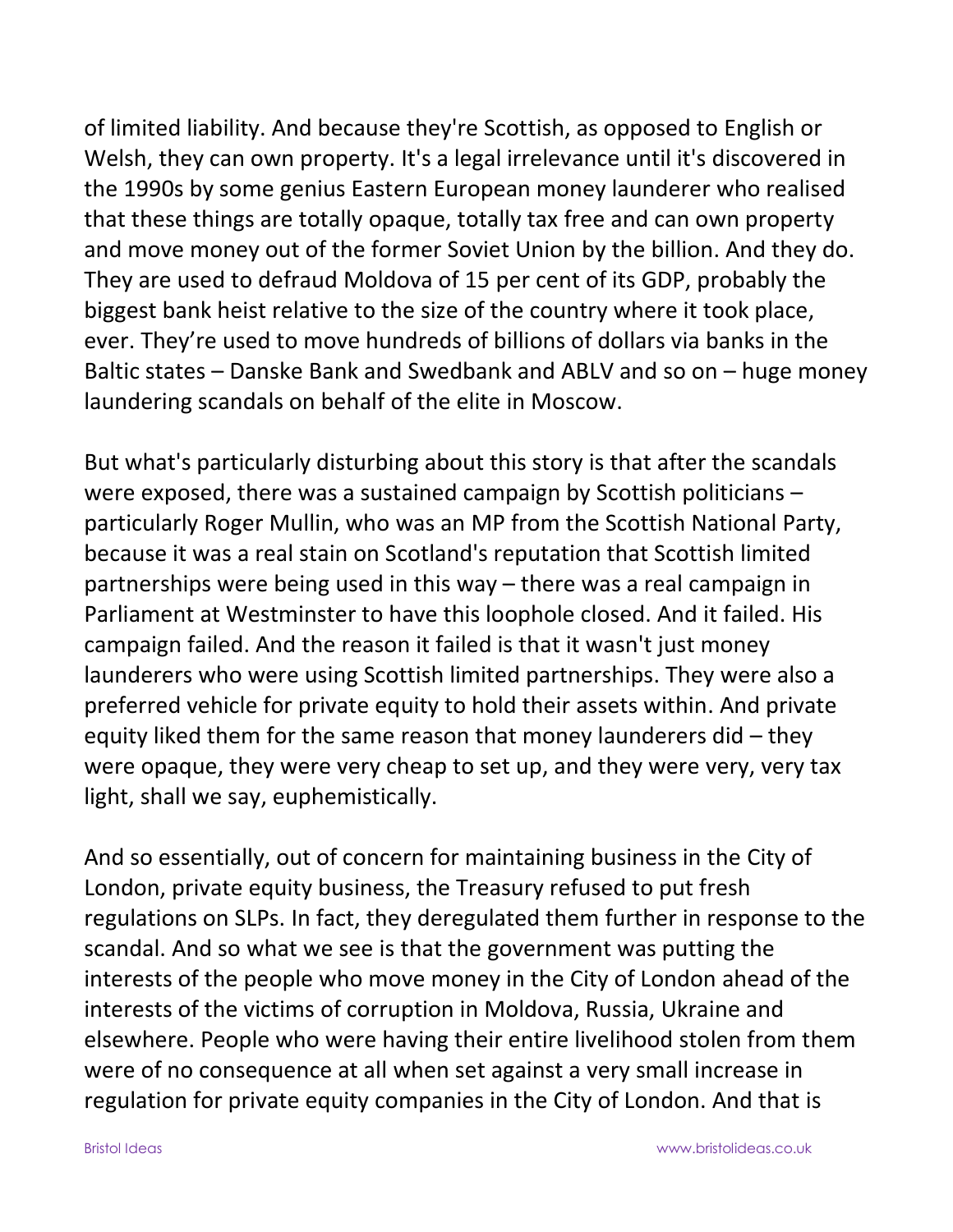kind of a dark calculation in and of itself, this sort of amorality of it, but also, as it turned out, incredibly short-sighted.

What we're seeing now in Ukraine is the consequence of having empowered that corruption for so long. The regime that has been created in the Kremlin is a kleptocracy that has essentially become so voracious in its disregard for any kind of international rules, and so enriched by all the money that this very small number of people has been able to steal from Russia and neighbouring countries, that it's just totally unwilling to abide by any rules at all. And so the invasion of Ukraine, this sort of insistence that they're above and beyond any conceivable law, has been enabled by Britain.

These kleptocrats, the oligarchs in Russia, what are they good at? Well, they're good at killing people, stealing stuff, invading countries. They're not good at integrating wealth into a globalised financial economy. That's what we've done for them. We've sold them the shell companies, we've sold them the legal services, we've sold them the wealth management solutions, the reputation management solutions, all of the corruption solutions which are required if you've got stolen money and you want to be able to behave like an aristocrat instead of an oligarchy. We've done that for them.

Obviously the decision to invade Ukraine is on Putin and his close advisers, and on them alone. And obviously, the war crimes and the blame for that is only on the people who committed those war crimes. But the system that was able to do that, that's on us. And I don't think in all the discussion about Ukraine that there has been sufficient recognition of our role in that, and the urgency of closing the loopholes and ending the systems that allowed that to happen.

**Andrew:** And there's a strong Ukraine connection with the final area that I want to discuss with you that you cover in the book, which is what you talked about earlier, about the sale of the Brompton Road former Tube station to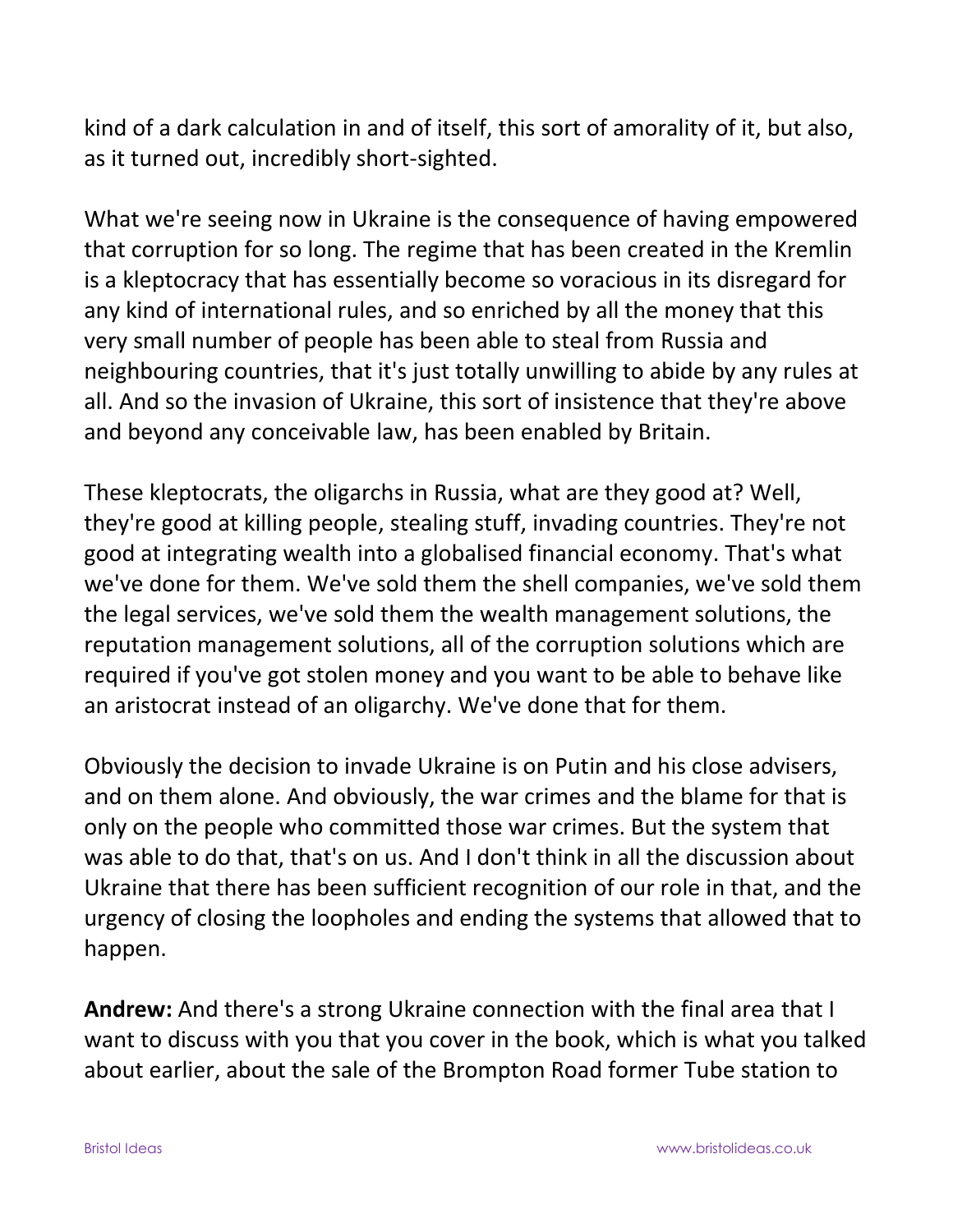Dmitry Firtash, who has been called Putin's man in Ukraine. Take us through that.

**Oliver:** The key lever that Russia has used to control and corrupt Ukraine since the end of the Soviet Union has been its control of the gas trade. The Soviet economy, of which Ukraine was of course a part, was very dependent on cheap gas. That gas comes primarily from Russia, or if not from Russia, through Russia. And therefore, Ukraine, post-independence, needed gas from Russia if it was to keep its heavy industry going. That lever was something that Russia, particularly once Vladimir Putin became in charge, was very willing to pull in order to make changes happen in Ukraine. He needed a local business partner to work with, to make that happen, and the man he chose was Dmitry Firtash, who became a key ally, and a billionaire. He became extremely rich from essentially becoming Putin's business partner, Gazprom's business partner in Ukraine. And what did he do with the money? Well, he could have spent it in Ukraine, but there isn't very much to buy. It isn't a particularly developed economy. So he brought it to the UK.

It is astonishing, the extent of his social rise from so obscure no one even knew what he looked like in 2006, to by 2011, he has given a lot of money to Cambridge University, he's hanging out with the Duke of Edinburgh, he got to meet him and was welcomed into the Guild of Benefactors of Cambridge University. He set up a British Ukrainian society with members of the House of Lords and Commons on the board to promote Ukrainian history and ideas and so on in Britain, but essentially largely to be able to promote himself. He bought himself a mansion in Knightsbridge about, I suppose, three minutes' walk from Harrods, up for about £60million. He got to open trading on the London Stock Exchange. He had an event in parliament where he met the speaker of parliament, John Bercow. And then the culmination of his social rise – when the crisis in Ukraine broke out in 2014, and kind of what we have now is a continuation of it, he goes into the Foreign Office to advise them on what to do about Putin. This is Putin's business partner advising the Foreign Office on what to do about Putin, which is kind of extraordinary.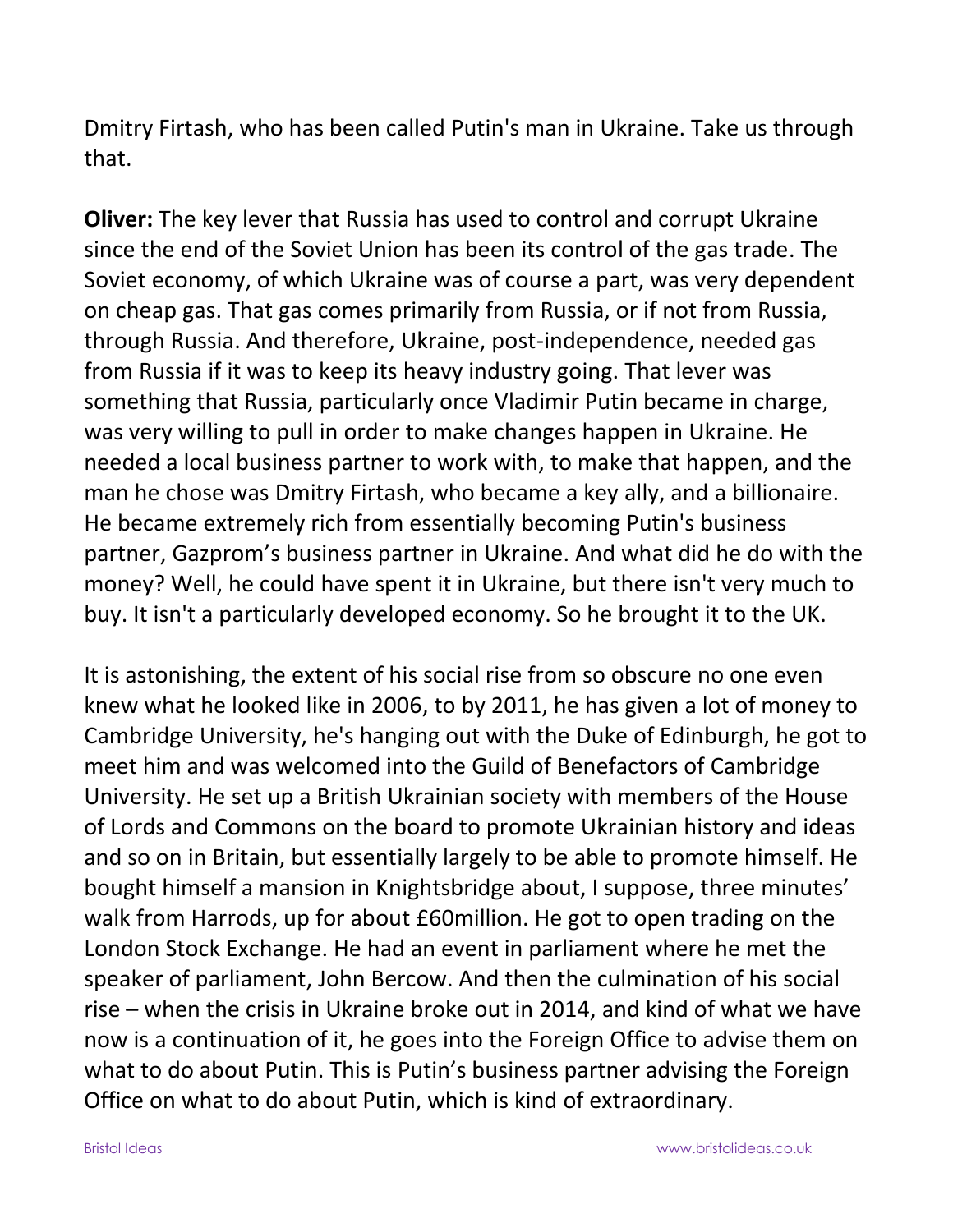But then in February 2014, he closes the deal, the real summit of his achievement in the UK – he bought a Tube station from the Ministry of Defence. It was a closed Tube station, but it's still got all the platforms and the shafts and everything. It still looks like a Tube station. You can see it, it's actually right next door to his mansion. Again, just down the road from Harrods. It's got all that kind of slightly weird burgundy, glazed tiles that you get on Tube stations. He is, as far as I know, the only private owner of a Tube station in London.

We were so keen that he bought it that actually he got a special deal. He only had to pay a third of the price up front. It's a deal that's normally designed to encourage social housing. But he was allowed to take advantage of it to essentially get a mortgage from the British government to buy property from the British government.

But then, two weeks after he bought the Tube station, his world comes crashing down. Because there is another approach to extremely wealthy billionaires who have made vast quantities of money from working with Vladimir Putin, which is the American approach. The FBI became concerned by the origin of his fortune, concerned particularly with a business deal he had done in India to try and get hold of titanium, and investigated him and indicted him on corruption charges. He has been in Vienna ever since battling extradition to the United States. So he has never done anything with the Tube station. The Tube station remains unaltered now to how it was in 2014. He's not able to occupy that beautiful mansion in Knightsbridge. He's just sitting there in Vienna battling extradition to the US.

And I think that is the distinction, the crucial distinction between the US approach – I'm not saying the US is perfect in its approach to billionaires; I don't think anyone would argue that - but there is an approach where you have law enforcement who proactively investigates the origins of wealth, and they say, 'Hang on, there's something off here,' and they investigate it and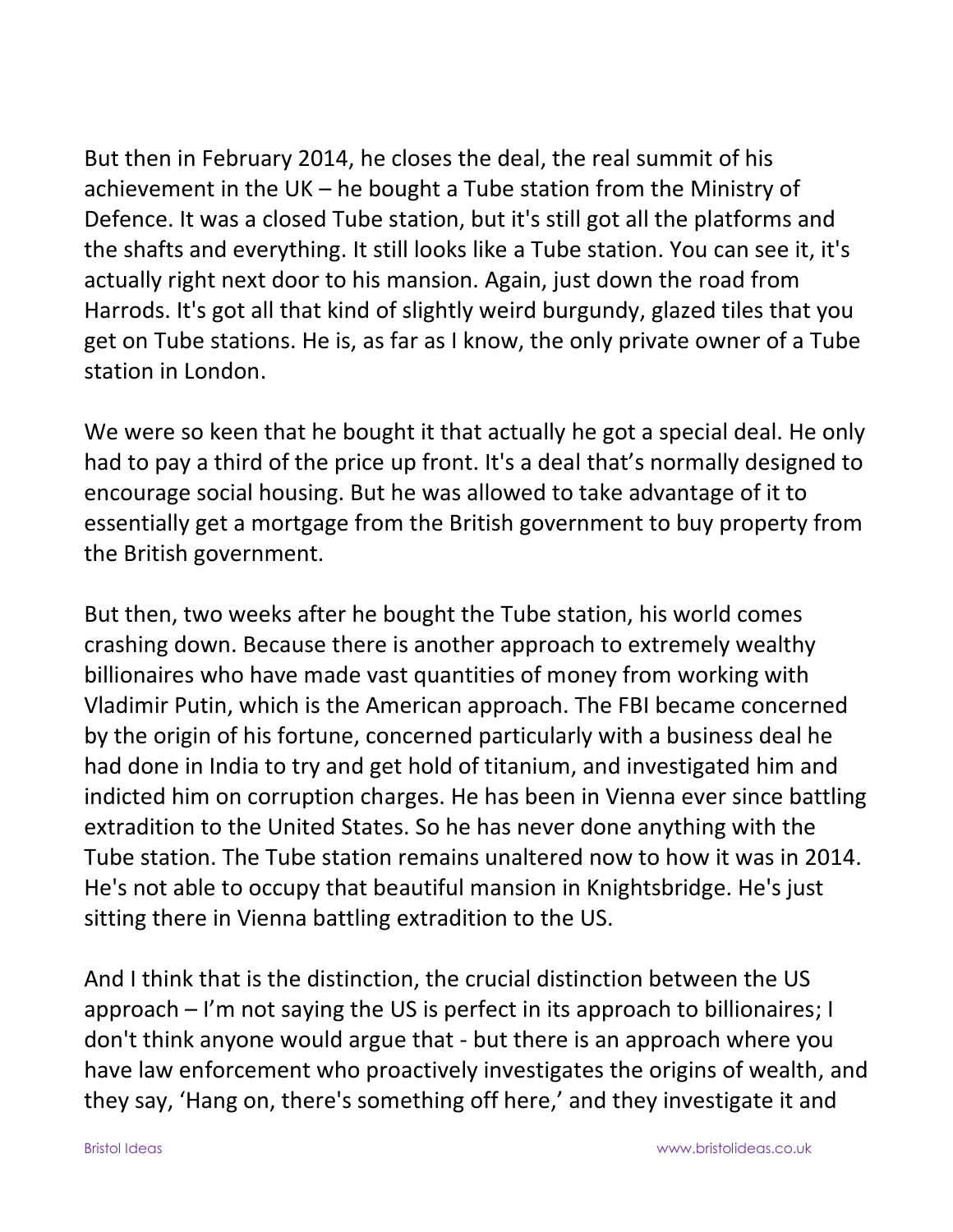they do work to try and expose it, as opposed to what we do, which is to say, 'Yep, yeah, money, yep, bring it in. What would you like to buy? Here you go, here's the bill of fare. Here's the list of services we can offer to you.'

What I would like above all – there are many things I would like to happen – but above all, I would like our law enforcement agencies to be resourced and empowered to operate like the FBI did in relation to Dmitry Firtash. Instead of just bringing money here, we investigate where it comes from, and if it's corrupt – and he hasn't been convicted, perhaps he'll never be extradited, perhaps he will be acquitted – but if it's corrupt, that money is investigated and confiscated and returned to the people who it was stolen from.

**Andrew:** Just coming on to some of the solutions to these issues, you've talked about one there which is about the need to resource properly those who investigate and those who prosecute these activities. And I think it was remarkable reading in the book how poorly resourced they are here, compared to the United States.

**Oliver:** It's extraordinary, to be honest. There are many disturbing lines in the 2020 reports from the Intelligence and Security Committee of Parliament into Russian interference in the UK, particularly in the light of what's since happened in Ukraine. And particularly in the knowledge that at the time, Boris Johnson, our prime minister, tried to suppress the report and when it was published, dismissed it as some kind of anti-Brexit thing, which is absurd, it really wasn't.

But one of the most disturbing lines comes from the director of the National Crime Agency. When asked why the National Crime Agency doesn't go after oligarchs she replied, 'Well, we are bluntly concerned about the impact on our budget.' That is absurd, right? We are a G7 country. Yes, we have many problems, but the idea that our law enforcement agencies are having to look down the back of the sofa to try and dig up the pennies they can find to take on oligarchs… Oligarchs are going to defend their wealth with everything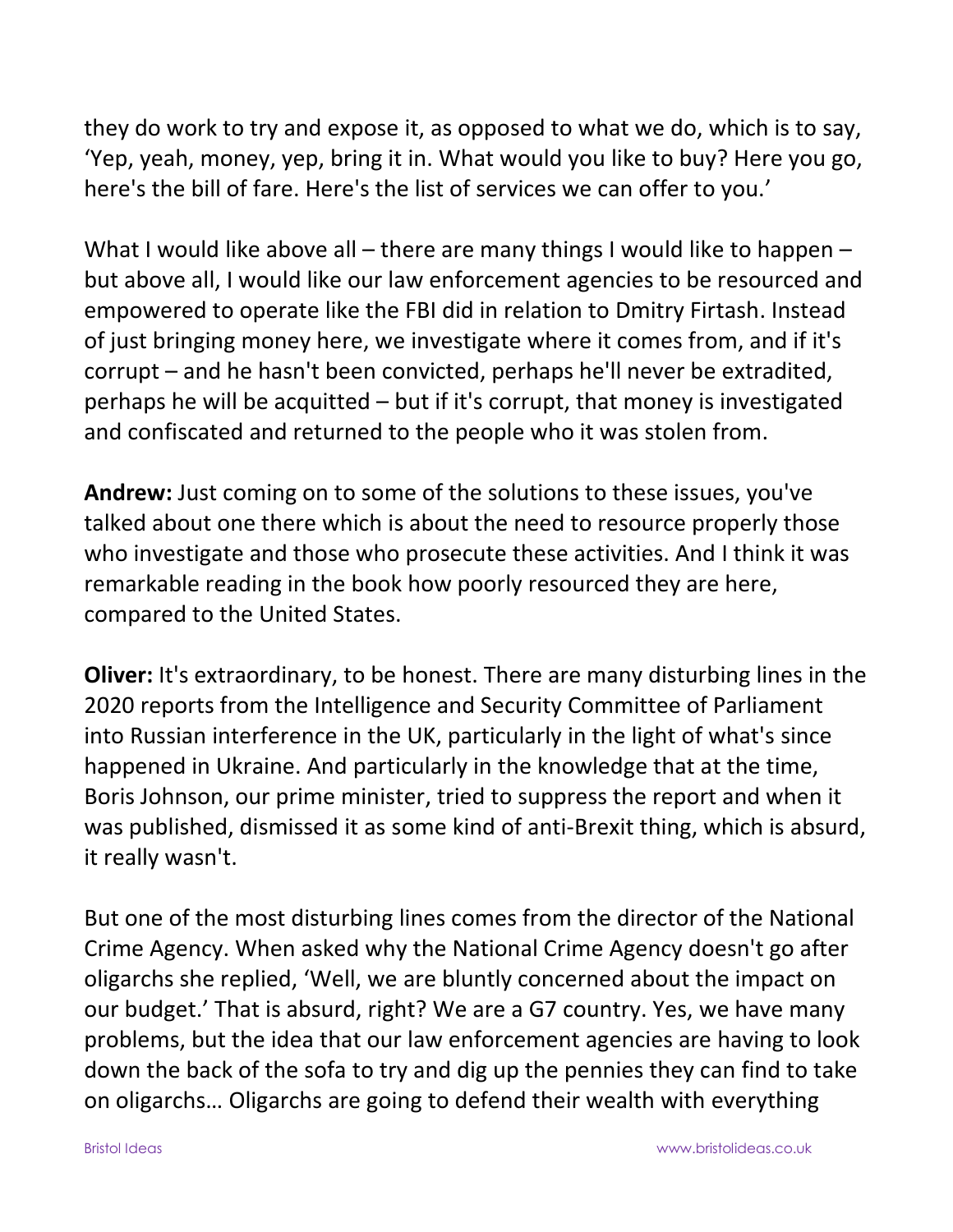they've got. And if you don't take investigating it as seriously as they're going to take defending it, you're never going to win. And that is a real problem that we have, and it's chronic.

National Crime Agency officers are paid less – significantly less – than their colleagues in the Metropolitan Police. This is supposed to be the elite. This is supposed to be Britain's FBI and yet it's not being funded like that. The Serious Fraud Office is the same. It always struggles to win cases because it doesn't have the resourcing it needs. And the same is true all the way down. This isn't just a question of battling top-ranked kleptocrats, billionaires. This is about ordinary fraudsters, common or garden fraudsters who are taking 30 grand, 40 grand from a pensioner in a push payment fraud, one of the really awful crimes which just ruin someone's life but the police don't have the time or resources to investigate. They happen all the time and they're just ignored it. All down the scale, from the very top to the very bottom, financial crime is under-resourced, under-investigated. And that's a political decision, because we have made a decision as a country that there is more money to be made by having an unregulated or deregulated financial services industry than there is to be made in investigating financial crime properly. And it's presented, or has been presented for a long time, as all upside. Yes, the City of London is booming. But there is a significant downside. There are victims in this country, the victims of fraud, and above all, there are victims overseas, and they are the victims of corruption in Russia or in Angola, Malaysia, you name it. Those people, their politicians bring their money here and they buy property here. And that's really not a good way of making a living.

**Andrew:** You talked about the Scottish journalist who had done work to expose that the Scottish problem that we talked about earlier, and yet he isn't a journalist now… Well, he's certainly not employed full time on the newspaper, because newspaper journalism is in decline.

**Oliver:** It's a real issue. I mean, obviously journalism is in decline everywhere because of the changing business model and so on, and that's something that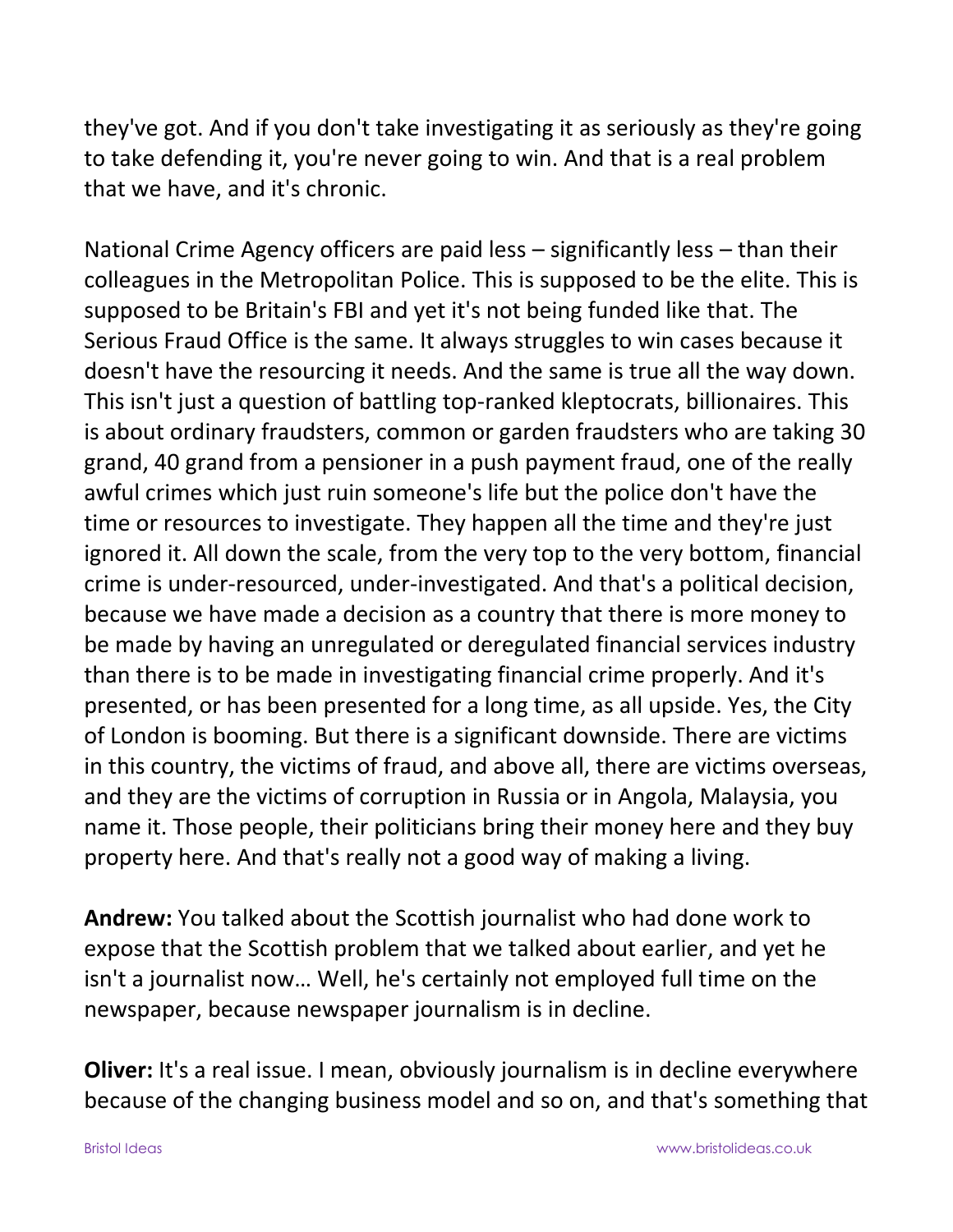we need to find a way of solving. But there is also a separate problem, which is that because of the way British defamation law works and, increasingly worryingly, British data protection law works, it's incredibly hard to write about wealthy and powerful people, because they have this full arsenal of weaponry to, if not defeat journalists in defamation or data protection cases, tie them up in these legal costs, which go into the tens of thousands or hundreds of thousands. My friend, Catherine Belton, who is a good friend from when I lived in Moscow, wrote this brilliant book, *Putin's People*. She was sued by five oligarchs simultaneously. And eventually her publishers had to settle because they were already £2.5million in the hole and they were looking at potential legal costs of £10million if they carried on. HarperCollins can't deal with it. Imagine what that does for the *Glasgow Herald*, which is the employers of David Leask, who did so much brilliant work to expose Scottish limited partnerships. They can't afford that kind of cost. The *Western Mail* here in Wales or the *Yorkshire Evening Post* in Yorkshire, once sort of mighty regional or local newspapers, they don't have a chance taking on these people. It's a real problem, because without good journalistic work, law enforcement don't have the raw material that they need to have suspicions to open investigations. And then without those law enforcement investigations, journalists in turn don't have stuff that they can write about. So you end up with this vicious circle, where, because it's so easy for oligarchs to suppress publications about them, no information comes out. Because no information comes out, there are no investigations. Because there are no investigations, no information comes out. And we need to try and change that round.

Another change, another reform I would really like to see is what's called an anti-SLAPP law. A SLAPP is an American concept, strategic litigation against public participation, which is essentially an abuse of the legal process to shut down civil society or shut down journalism or whatever, not because you expect that you can win but because you want to tie them up in legal knots so they go away. And it would be really transformational if we could have a rule that essentially said that early on in any defamation case or data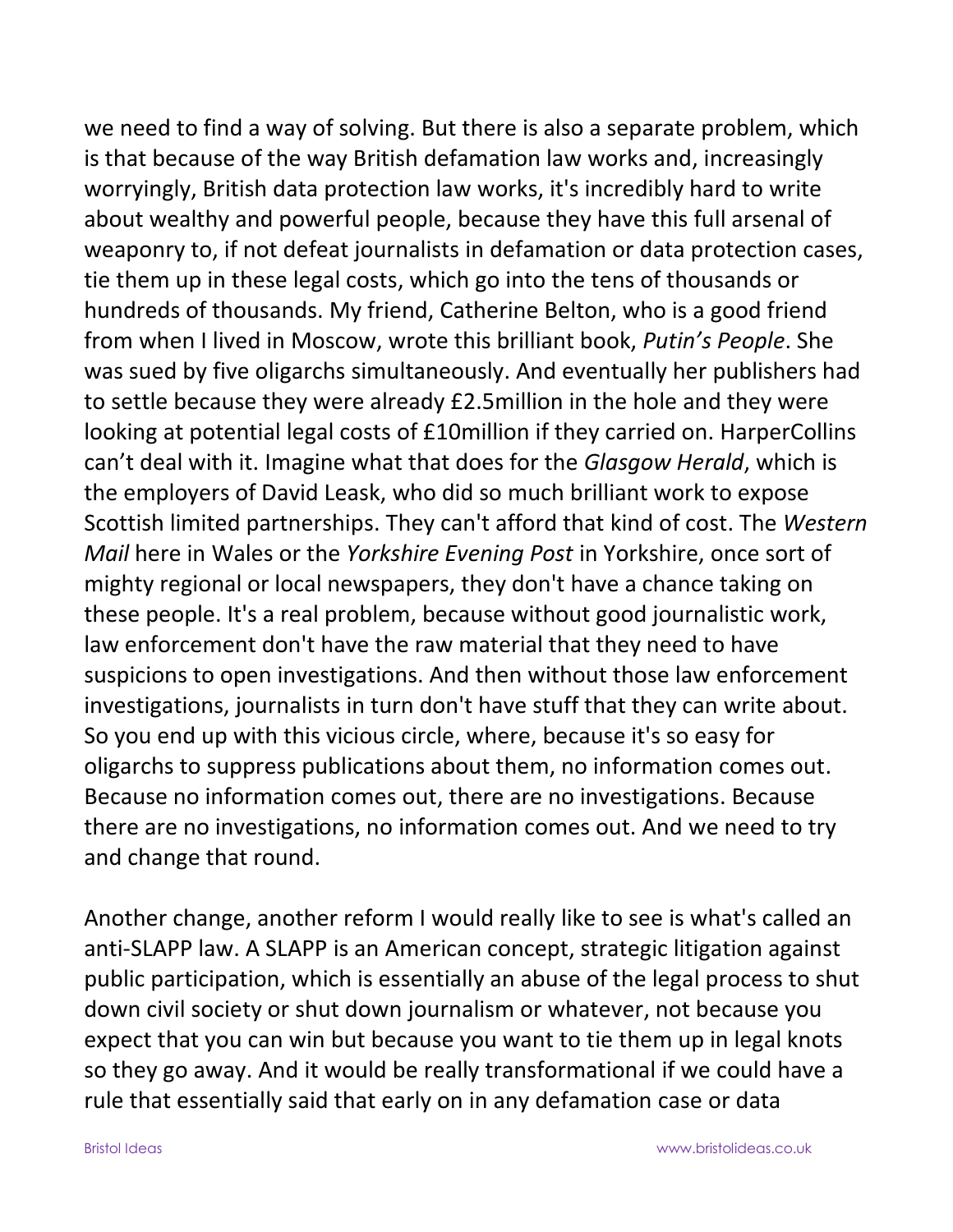protection case, the judge could just say, 'No, this is of public importance. And this stops now.'

By all means, if two footballers' wives want to sue each other about what someone did or did not say on Instagram, by all means spend tens of millions if that's what you want to do. But if a journalist or civil society organisation is revealing information about grand corruption and it's so important that it gets exposed, they need to have protection from these incredible costs that can be dumped on them by the very wealthy. For the very wealthy these costs are a rounding error in their fortunes, but for a media organisation scraping by it's existential.

**Andrew:** And action needs to be, very clearly from your book, at the government level, at the legal level, as you've said. I also think there's a responsibility on the part of organisations to question more. You mentioned Cambridge University and the donation that they were given, a very substantial donation, and you look at the kind of mess now, although it's being resolved slowly, that a lot of cultural organisations got into over taking the Sackler money, and now rapidly removing the name Sackler from a lot of the galleries.

**Oliver:** Absolutely. There is, obviously, a duty on all of us to have this sort of moral compass about where money comes from. But I think, for too long, the government has put all the weight on the private sector to police itself. And to be fair, there are some organisations that are doing a very good job of policing themselves and are turning away this money. I know universities who have been offered substantial grants by Russian oligarchs and have said, 'No, we won't take that kind of money.' But the problem is that for them at the moment, it's all… yes, they can feel warm and virtuous about how good they are, but it must be incredibly frustrating, right? If you're trying to run a university or a cultural institution, and you turn away the money, and then the organisation just over the street takes the money and they then get the fancy new laboratory or the wonderful new gallery or whatever, because,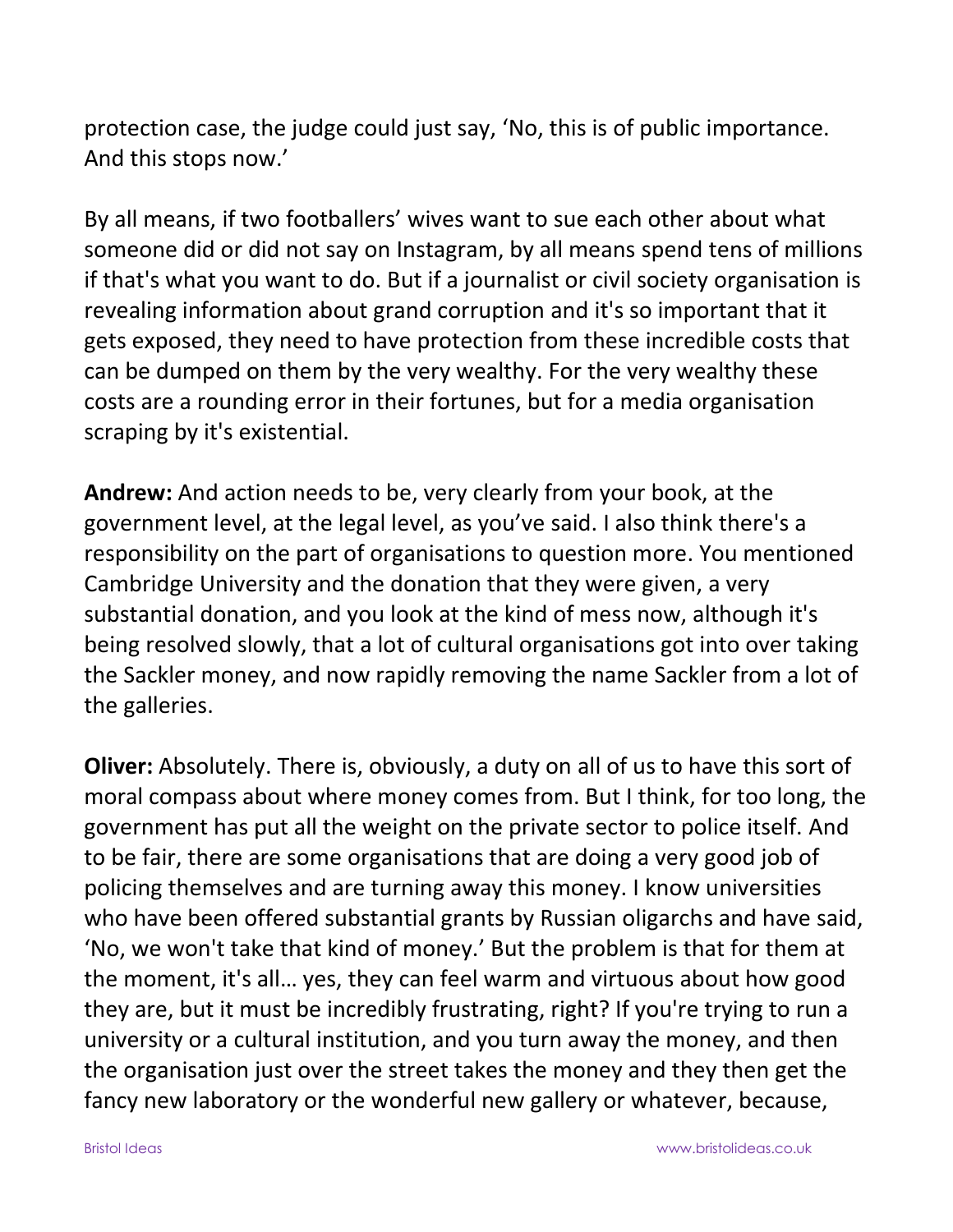essentially, there's no downside to taking the money, right? I mean, eventually, you might get exposed and told off about it. But let's face it, more often than not, that doesn't happen. So the pressure is always to loosen the restrictions, because there's no upside to not loosening them.

We need the private sector and academia and cultural organisations and so on to have really strong moral values about taking this money. But that needs to be policed as well, because we need to have a system whereby if you transgress those moral values, you need to be picked up on and prosecuted and investigated for doing that. And that's what's currently not happening. At the moment, all the big banks, or the big law firms or whoever, are expected to have these strong compliance departments and to spend all this money on compliance. But if they don't, does anyone really notice? Honestly, not really. So the bad guys need to be disciplined, and that will reward the good guys for doing the right thing.

**Andrew:** Just finally on that, the role of the Bank of England. You talk in the book about a lack of intellectual curiosity in the Bank. Do you think that's changing?

**Oliver:** That has changed. The Bank of England is a far more professional and mighty organisation than it used to be? It is. But reading about what it was like at the beginning is fascinating, absolutely fascinating. The idea that this organisation that was central to the financial architecture not just to Britain but, to be honest, of the world – it was then and it remains one of the great central banks. And yet it was run by this tiny elite from the City of London, all of them male, all of them privately educated, none of them university educated. They all knew each other – they often came from the same families. And yet they had this total control and oversight over financial industry up into the 1980s. And that was the problem.

If I had a time machine, right, and I could go back in time and do things – I mean, you know, there's a lot that you could do – but the thing I would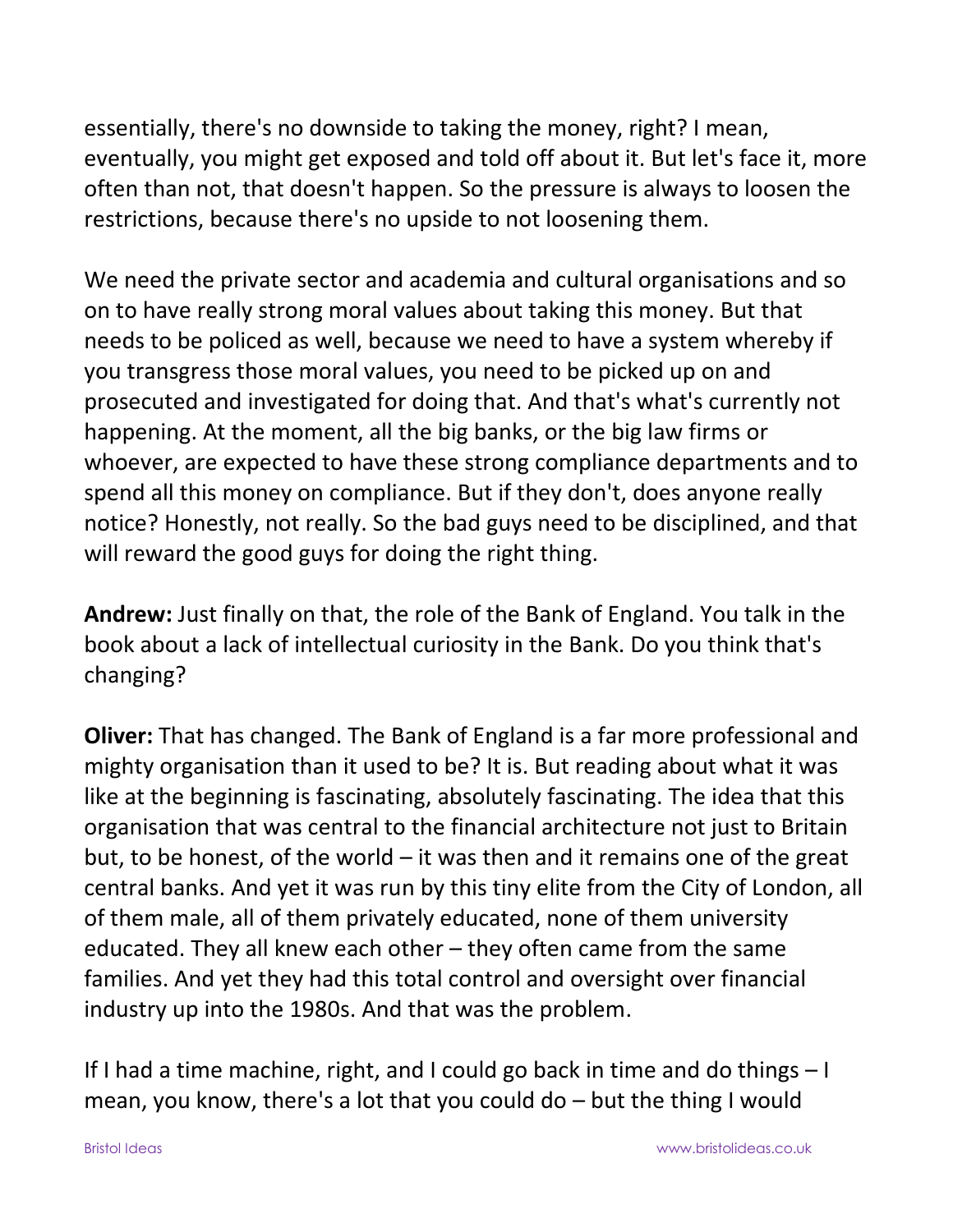probably do most of all would be to go back to the Labour government when it nationalised the Bank of England and say, it isn't enough to nationalise the Bank of England – you need to totally change everyone who runs the Bank of England. Because had they done that, had they brought in a new kind of people to run the Bank of England – intellectually curious, outward looking, reflective of the whole of Britain, rather than just the tiny elite of the City of London – then offshore never would have happened. And if offshore never would have happened, Britain never would have become a butler in the first place. And the world would be so different to how it is now. And so the original sin is the Bank of England. It's changed, and yes, it's a different place, but that problem persists, and solving it is now the challenge that we have ahead of us.

**Andrew:** And one thing that I was very taken by as well was the call at the end – in your notes of the book, in fact –about having a much more critical approach to empire and learning about empire.

**Oliver:** Yes, it's been really interesting how there is now more discussion of empire than there certainly has ever been that I remember. A lot of that is full credit to Sathnam Sanghera and William Dalrymple, who have written these really excellent books. Sathnam Sanghera's, obviously, *Empireland*, and William Dalrymple, a number of books but his one particularly on the East India Company is extraordinary.

But the response to them I find very dispiriting, to be honest. The Empire was many, many things, obviously, but above all it was a business, right? People didn't travel halfway around the world in order to conquer some territory just for the sake of conquering the territory. They went there in order to make money. And Britain made a huge amount of money out of the rest of the world by essentially acting as an oligarch and we need to recognise that. We need to recognise what we did, where our wealth comes from. And the fact that this has become distilled to  $-1$  mean, you're in Bristol, you know this more than anyone – it's been distilled to a debate around statues is so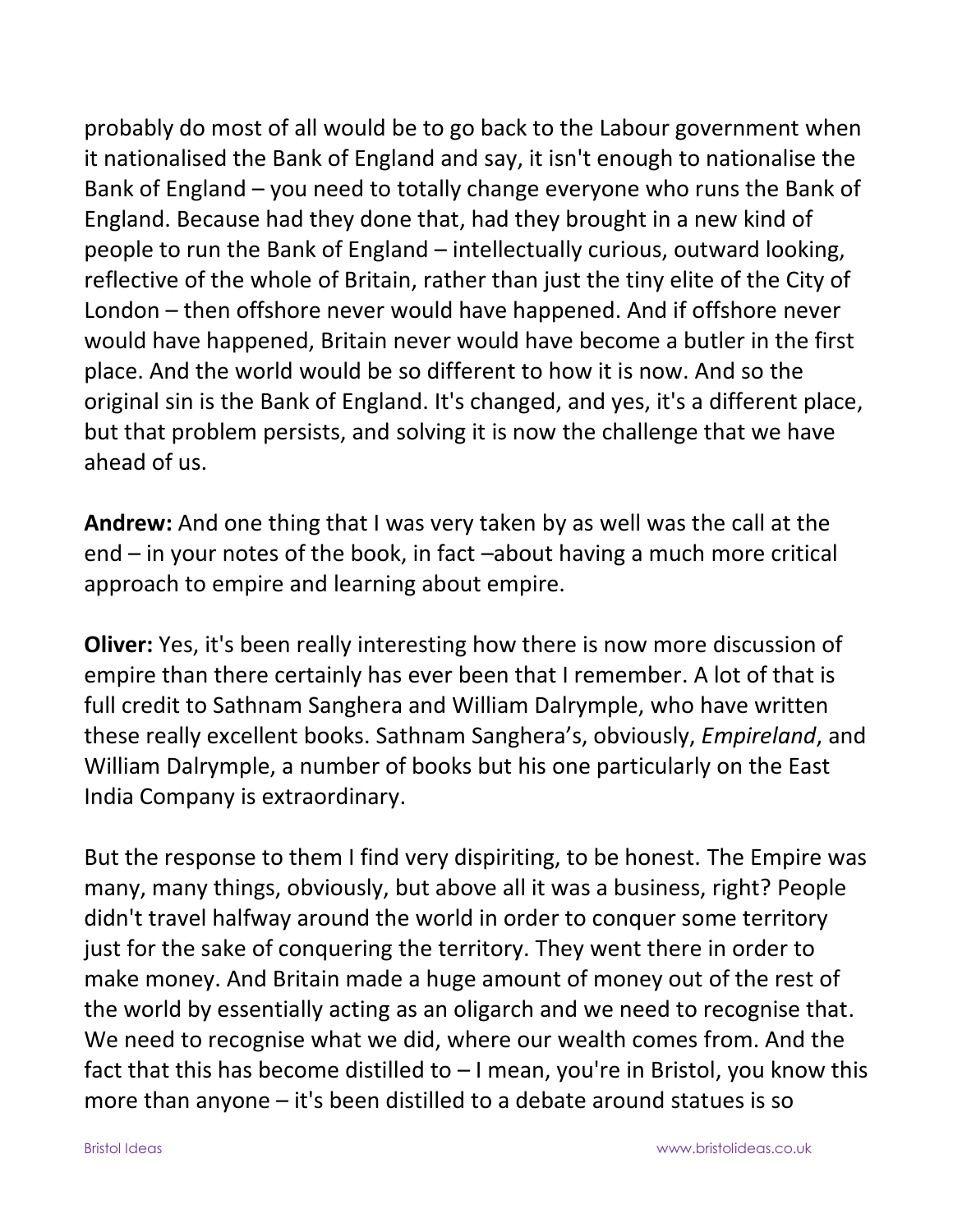frustrating because the statues are just an expression of something. It's like talking about it only by talking about statues is like some cargo cult behaviour. It's very weird. That's just an expression of something else.

And the lack of debate around empire in the curriculum. I studied history, obviously, at school, at secondary school, and I did a history degree at university. The only time I studied the Empire was at A-Level because I had an Irish teacher and we had a module on the late nineteenth-century history of Ireland. The Parnell period of the Irish nationalist campaign for a free state. That was it. Because we had an Irish teacher and he was interested in that, and he was inspirational. I never studied India, I never studied Kenya, I never studied Hong Kong, never studied the Opium Wars, none of it. Instead, we studied Henry VIII and the Second World War.

Nothing Britain ever does will be as interesting as the fact that it used to rule a quarter of the world's population. They used to own India. That's extraordinary. And it's not wrong to look into that, to investigate it. That's what all sensible countries should be doing. And there is a weird – I've always felt this actually, I lived in Moscow for many years – and I've always felt there's a slightly strange parallel between the Russian failure to confront its own history and Britain's failure to confront its own history. It is, I think, far less pernicious in this country, in that we're not doing what Russia does. But there is still a kind of willful amnesia about empire. And the butlering industry that I write about grows directly out of empire. There's this quote, you referenced it at the very beginning of our chat, from Dean Acheson, the former Secretary of State in the United States, who said in 1962, 'Britain has lost an empire and not yet found a role.' And it was it was a comment that really stung and it had a huge resonance in the UK, and people became very angry about it. But Britain had already found a role. Britain was already by that point the offshore services centre, it had become a butler already. Britain lost an empire and became a butler. And there's been very little debate about the butlering role, and very little debate about the Empire. And then I think there should be more debate about both.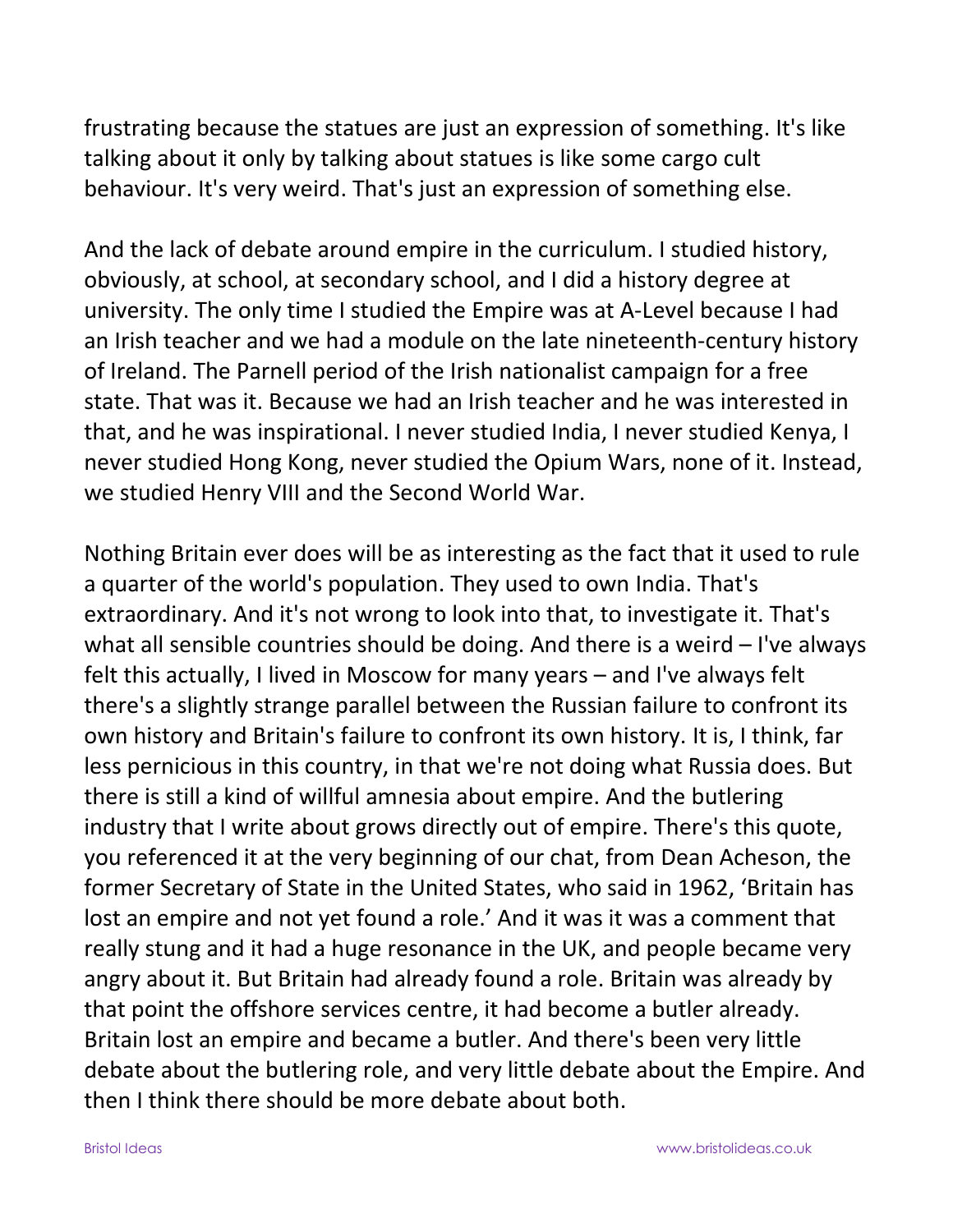**Andrew:** I would certainly agree with all of that. Just finishing off, one of the reasons that this book is timely is because of the invasion of Ukraine. Do you think this is going to be the wake-up call that will make change happen? Are you confident?

**Oliver:** There will be change as a result. I've had a lot of contacts with officials about, for example, better protections for journalists who write about corruption, and I'm really confident that something will come of that. There has been already an Economic Crime Act. It's very weak and insubstantial, but still it exists since the invasion of Ukraine. We are promised another one, and hopefully that will happen, let's see. But I don't really think of this as a problem that can be solved just like that.

I have a very good friend in Ukraine. She's actually currently in Warsaw but she's Ukrainian, called Darya Kalanick, who is an incredibly brave anticorruption activist. You may have seen when Boris Johnson did a press conference in Warsaw, he got harangued by a Ukrainian woman – that's Darya, she is fearless. And I once asked her how she didn't get dispirited in investigating and exposing corruption, because she'd been doing it for so long and so little changed. And she said that she doesn't think about it like that at all. She says, 'In Ukraine, we're at four per cent of where we need to be. And my job is to get us to five. If I can get us to five, I'll look around and decide whether I carry on.' And I think thinking about trying to get to 10 per cent is so dispiriting and so overwhelming. But if you break the task down into little chunks then it's much less daunting.

So there has already been a degree of positive change because of what's happened in Ukraine. It seems weird to look for silver linings in such a horrible dark cloud. But there has been a recognition of our role in moving this wealth. The sanctions have been good, and it's good that that's happened. It's good that there's been the Economic Crime Act with a bit of exposure of offshore-owned property. It is good that there is now debate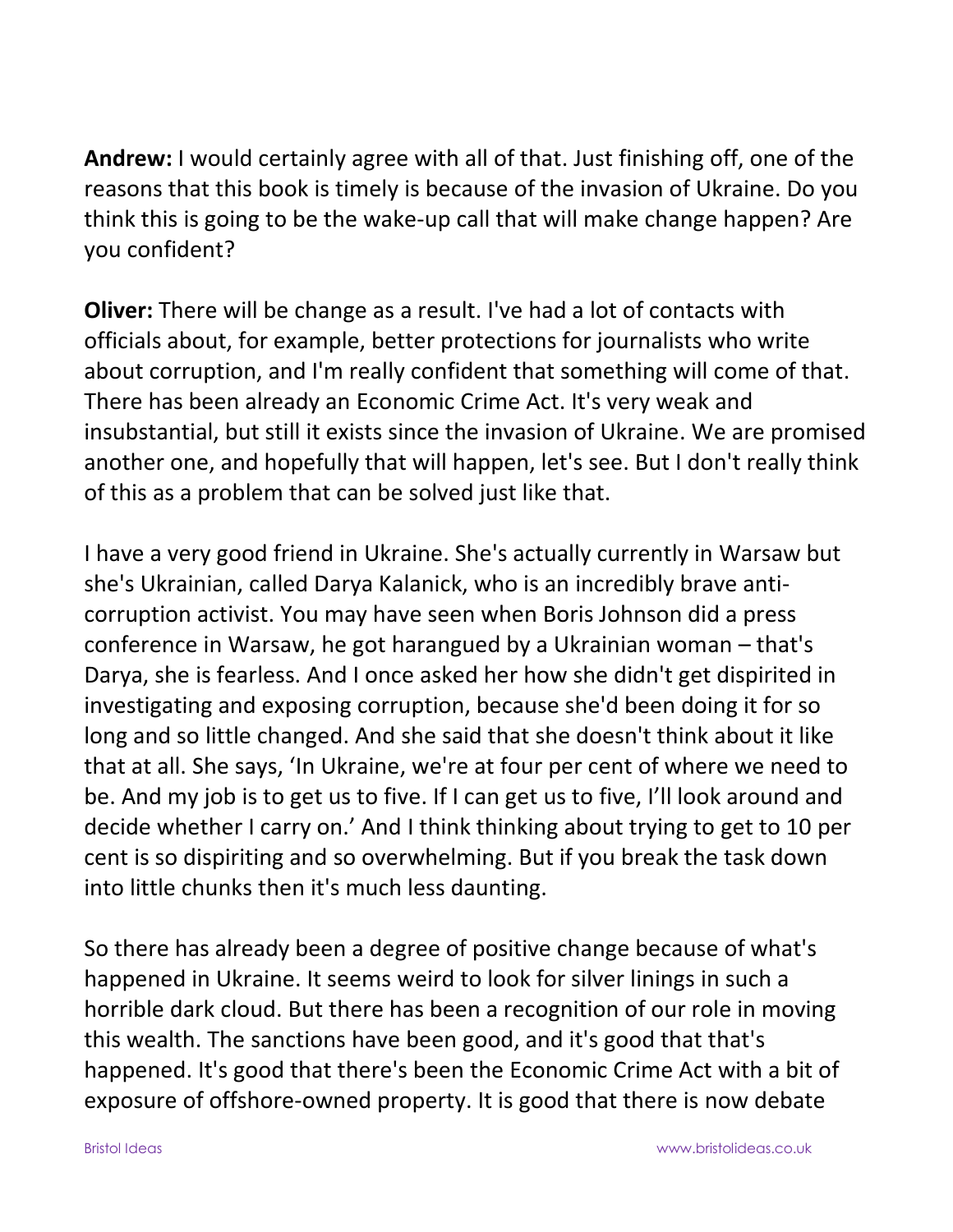about helping journalists expose corruption. And it's good that they're talking about a much better economic crime bill which will regulate Companies House, for example, which is a massive problem. And all of these steps taken together, we might be at four per cent, we might be at ten per cent. But if all those come together, maybe we'll get to 20. And that's good. And then we need to talk about resourcing the police and so on, and that will make the big difference.

So I sort of think about it more incrementally, because otherwise you just get dispirited. I did a talk in a school a few years ago. I often reference this because it remains the best question I've ever been asked. There was a kid who'd been sitting at the back when I was talking to this classroom, staring at me suspiciously and slumped in his chair. And at the end, the teacher was like, 'So that's it,' and I thought, 'Good, I can escape. Speaking at schools is terrifying.' And eventually, this kid very slowly put his hand up and was, like, 'Here, mister, if you know all this about money laundering. Why don't you just go and do it?' And I've thought about that question ever since, like, why not, right? I think the reason is because I'm an optimist. And I think the world would be better without money laundering. And if I engage in money laundering that will mean there will be more money laundering, so if I don't, and instead use my knowledge of money laundering to expose it and hopefully persuade other people not to engage in it, then the world will be a better place. So that's the way I look at it. Be an optimist and try and expose what's happening and hopefully that means there'll be less of it, and the world will tomorrow be better than it is today.

**Andrew:** Well, really important points to finish on. Thank you very much, Oliver, for joining us today. *Butler to the World* is published by Profile Books and is available in all bookshops now. We do urge you to read it  $-$  it's an important book with lots of lessons and is critical to all our futures. Thank you very much for watching and thank you very much again, Oliver. Thank you.